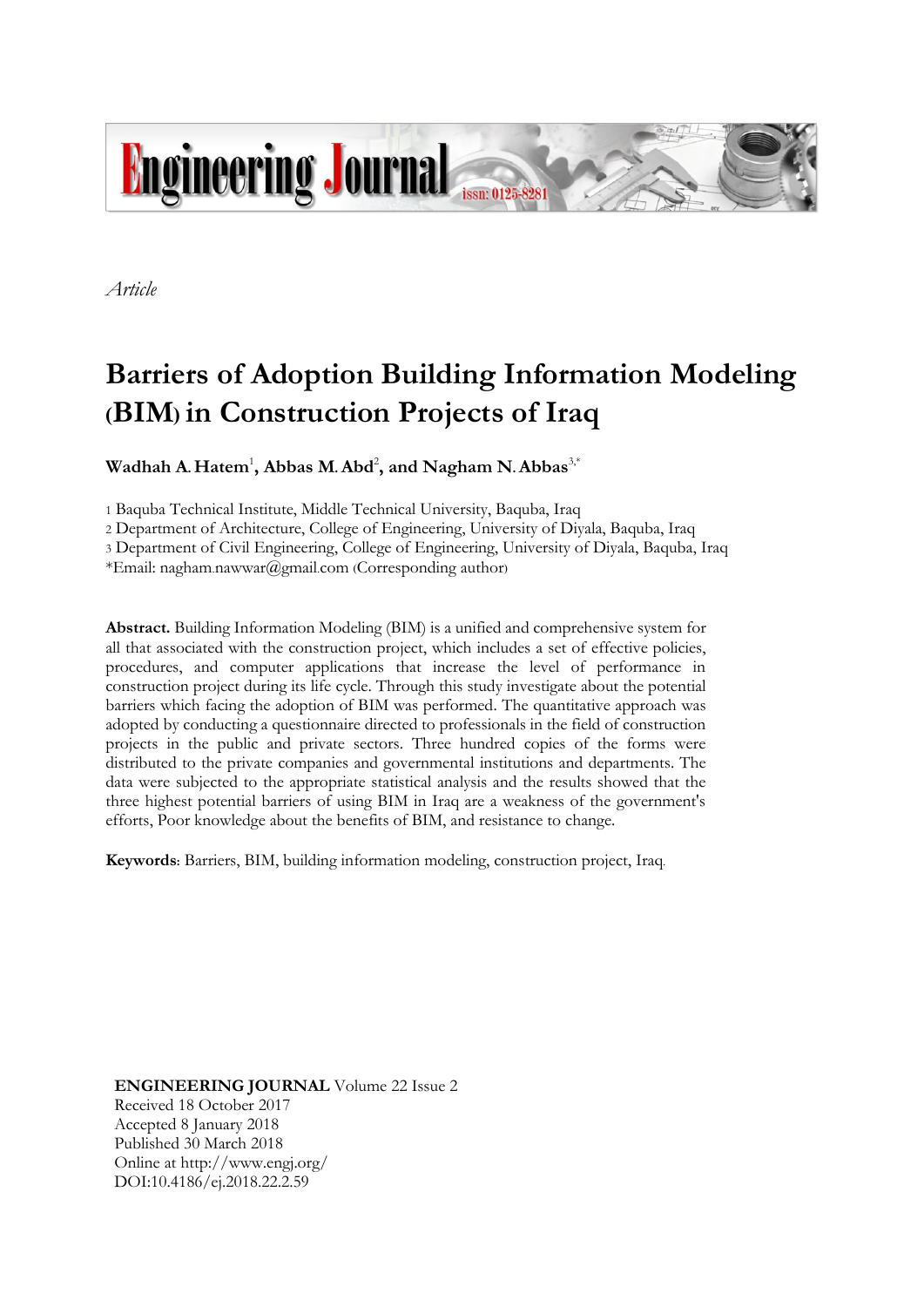#### **1. Introduction**

The construction industry has witnessed a paradigm shift that will achieve the highest performance on the level of efficiency, quality, productivity, sustainability, reducing cost, reducing time, raising the financial value of the project [1]. This is consistent with what Azhar [2] says about construction industry tends to implement techniques that reduce the cost of the project, increase the productivity and quality of the project and reduce the project time.

One of these techniques is building information modeling (BIM) which is a technological and procedural shift in the construction industry [3]. Actually, the evolution of computer science as well as information technology has caused a positive change in theprocesses that are related to most industries [4].

Building Information Modeling (BIM) is an advanced process and tool consisting of a combination of virtual aspects, systems and concepts facilitated within a unified environment [5]. It includes the application and keeps integrated digital representation of different information across different project stages [6].

There are many BIM applications [7] which can be used to support constructability, scheduling, analysis, cost estimating and sequencing [8]. Building Information Modeling as a new paradigm has a great potential for integration into the life cycle of construction projects [9, 10]. BIM can simulate project time and integrate it with the standard design model and in this context according to Naderpour [11] the time management can be effective in a project when the project schedule is based on comprehensive time scheduling.

One of the key benefits of BIM is the accurate geometrical representation of building within an integrated information environment [12]. Furthermore, the BIM reduces the duration and cost of the project, improves maintenance management and increases the value of the building [6]. Tomek [13] pointed out that BIM has impact on both external and internal risks in construction compeny. This is important according to what Rezakhani [14] says that due to unique properties of construction operations, many risk factors are involved in construction project.

BIM also improves communication between the different project parties [15].On the other hand, the BIM as a new phenomenon seeks to renew the practices of the construction industry, so it is subject to several barriers facing its application [16].

#### **2. Research Background**

Various stakeholders in the AEC industry have recognized the benefits of BIM and this is why it was used in large projects such as (London Olympic Stadium), (Veldodrome cycle track), (The Cheese grater Building) in London [17]. In addition many complex projects that have successfully completed these projects such as (EMP museum), (Walt Disney Concert Hall), (Shanghai World Expo cultural center), ( Shanghai tower) and other projects [18]. Thus, BIM has been widely implemented around the world, exclusively in developed countries. However, organizations and companies face a range of barriers in their BIM application [19].

It is difficult to convince private clients of the change toward BIM in a short time [18].This is also consistent with what Eastman [6] says about clients as most of them prefer not to venture and wait to see the benefits and barriers of the BIM while being used by their competitors. On the other hand, the cost of the initial investment for the application of the BIM is high, as it requires huge funds to buy the software and hardware required by certain specifications in addition to the cost of training and the wages of specialists, all of these barriers to the application of BIM [17, 18].

In addition, weak support from senior management is one of the barriers facing the application of the BIM, as the main factor in the success of any change is the support of senior management which must exist to face the strong resistance to change [20].

After the completion of the project, the BIM model is delivered by the client to the facility management team who are responsible for the maintenance and operation of the building [21]. Although the client considered the ownership of the model belongs to him as he pays the price to the designers and parties responsible for producing the final model at the end of the project, but the researchers and specialists indicated to the unsafety the designers and parties involved in the production of the final model suffered in terms of ownership of their inputs [6].

One of the barriers facing BIM application is the fragmented nature of stakeholders where this barrier is incompatible with what BIM requires of cooperation in work [22]. On the other hand, each party involved in the creation of the BIM model uses specific software that suits with the required task and the difference between this software generates compatibility problems, which constitute a barrier to the exchange of data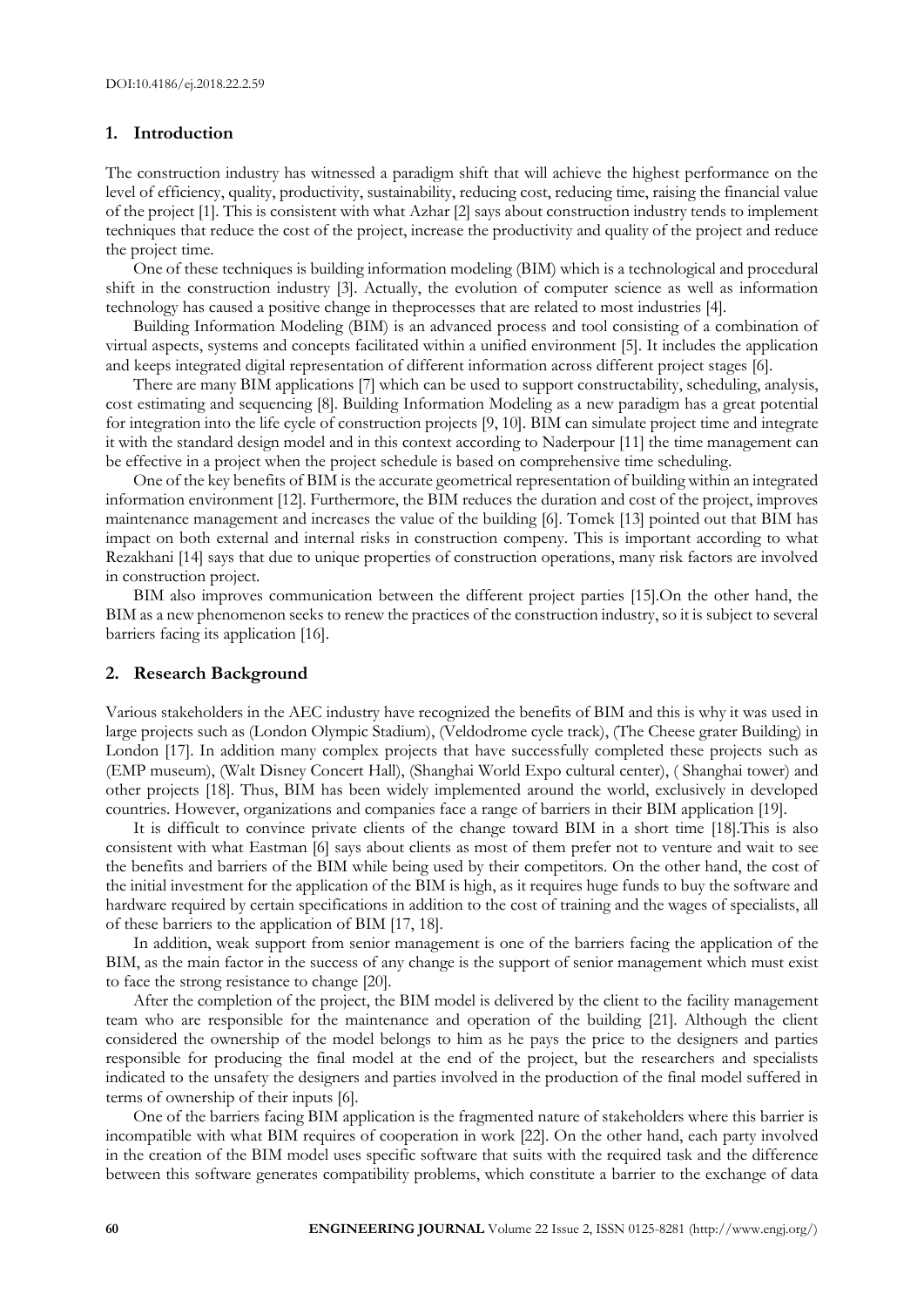to and from the model [17, 18].

On the legal side, the lack of BIM standard contracts is another barrier for many companies and organizations [23]. Table 1 in Appendix A summarizes the barriers of other researchers from different countries.

#### **3. Research Methodology**

This paper investigates about potential barriers that facing the adoption of BIM in Iraq. The data were collected through field survey by design a special questionnaire for this purpose distribution it to the professionals working in the Iraqi construction sector in both public and private sectors Respondents explained their views in a set of items in the questionnaire, where 300 questionnaires were distributed and the total return was 273 be response rate 87.7%. with 11 incompletes, so the final number of forms is 262 forms. The interview method is used in the distribution of the questionnaire. Kumar and Phrommathed [24] points out that the method of the interview gives a relatively high response rate and reduces the probability of incorrect or inadequate answers compared to other methods such as the online questionnaire. The method of the interview was in two ways, some governmental institutions provided facilities to hold a single seminar or multi seminars to discuss the subject of BIM and respondents fill out the questionnaire after the end of these seminars. Other firms did not provide facilities, or the number of their target respondents is small, resorting to the second method which is the direct interview with the respondent. Each respondent took about 6 to 8 minutes to fill out the questionnaire. The questionnaire included three main parts:

part I (General Information): This part comprises general information concerning the respondent (name, age, gender, and the type of work sector) in addition to the classifications of the educational qualification, specialization, job position and work experience.

part II (current practices and extent of BIM knowledge): This part was used to describe the current work practices, which included question about the type of projects managed by the firm or the company and the uses of the respondent from the CAD and request each respondent to determine the software on which it works, in addition to the question about how to document the projects data and information during the lifecycle of them , This part also includes the question the respondent about the BIM and have been heard in any way and whether it is used or not, in addition to the question of the extent to which it is known, and also to provide a 20-year time limit to assess the possibility of applying the BIM within this range.

part III (BIM protentional barriers): This part includes a list of the barriers facing the BIM. It contains (23) closed questions designed by the five- Likert scale [25]. The scale is (1: Very weak, 2: Weak, 3: Moderate, 4: Strong, 5: Very strong). Each respondent was invited to give a degree of measure to each question according to what he believes within the environment of the Iraqi construction sector.

After the collection of the questionnaires, they were arranged, unloaded and analyzed using the Statistical Packaging for Social Science (SPSS) software version 24.

#### **4. Arbitration of the Questionnaire**

The arbitration of the questionnaire is defined as an essential type of validity given by experts as a judgment on the instrument whether it measures what we perceive it to measure [26]. Accordingly, the arbitration was conducted to verify the validity of the questionnaire by presenting the questionnaire to three groups of experts and asked them to express their opinions and suggestions about the questionnaire.

The first group was asked to evaluate the questions of the questionnaire and their suitability for the scope of the research and whether the questionnaire questions reflect the concept of the research. All arbitrators from this group are those with prior knowledge of BIM and its software and with different levels.

The second group includes experts from the statistical field to assess whether the questionnaire was valid in terms of its design sufficiently to conduct statistical tests.

Finally, the third group asked for its opinion on the Arabic and English questionnaire languages and Table 2 shows the qualifications of all experts and their countries.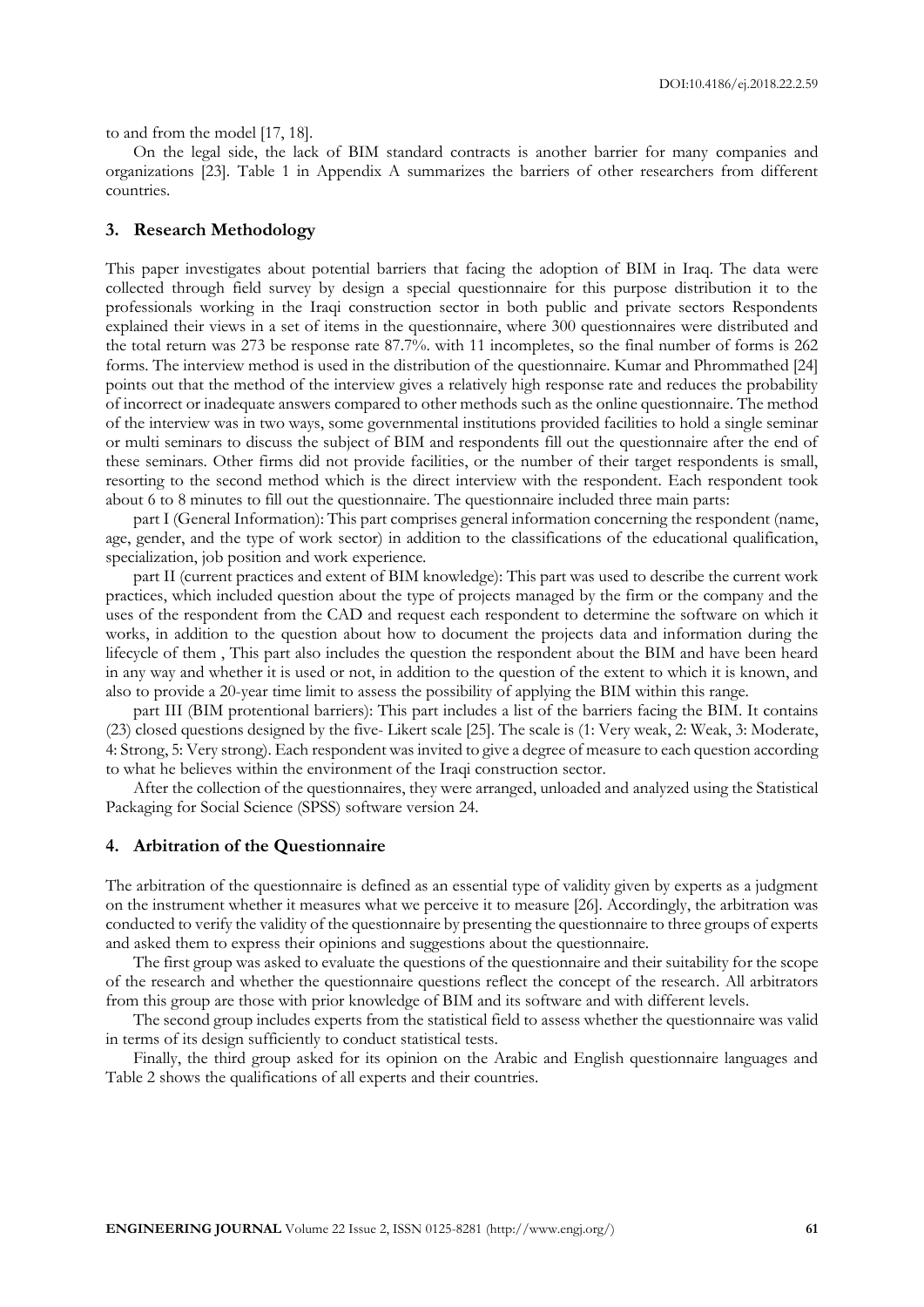| Group     | Expert         | Educational<br>Qualification                                             | <b>Place of Work</b>                                          | Country<br>of<br><b>Expert</b> |
|-----------|----------------|--------------------------------------------------------------------------|---------------------------------------------------------------|--------------------------------|
|           | C <sub>1</sub> | Ph.D. in construction<br>management                                      | Middle Technical<br>University                                | Iraq                           |
|           | C <sub>2</sub> | Road<br>Ph.D. in<br>and<br>airport engineering                           | University of Diyala                                          | Iraq                           |
|           | C <sub>3</sub> | Ph.D. in architectural<br>engineering                                    | University of Baghdad                                         | Iraq                           |
| Content   | C <sub>4</sub> | Ph.D.<br>researcher<br>$\operatorname{in}$<br>construction<br>management | Loughborough<br>University                                    | <b>UK</b>                      |
|           | C <sub>5</sub> | M.Sc. in construction<br>management                                      | University<br>$\alpha$ f<br>Technology                        | Iraq                           |
|           | C <sub>6</sub> | $\overline{\text{M.S}}$ c. in construction<br>management                 | The Islamic University<br>in Gaza                             | Palestine                      |
|           | C7             | M.Sc. in construction<br>management                                      | Tishreen University                                           | Syria                          |
|           | C8             | Bachelor<br>of<br>Civil<br>Engineering and Revit<br>trainer              | General Company for<br>Technical Studies and<br>Consultations | Syria                          |
| Statistic | S <sub>1</sub> | Ph.D. in statistics                                                      | Swami<br>Ramanand<br>Teerth<br>Marathwada<br>University       | India                          |
|           | S <sub>2</sub> | Ph.D. in statistics                                                      | International Islamic<br>University Malaysia                  | Malaysia                       |
| Language  | L1             | Ph.D. Arabic Language                                                    | University<br>of<br>Sulaymaniyah                              | Iraq                           |
|           | L2             | M.Sc.<br>English<br>Language                                             | University of Diyala                                          | Iraq                           |

# **5. Pilot Study**

A pilot study can be defined as a small initial study or trial attempt applied to respondents whose characteristics are similar to those of the original sample respondents [26, 27].

Salkind [27] points out that the main objective of conducting the pilot study is to discover the problems and identify the questions that are more ambiguous than others and this helps the researcher to take corrective practices that improve the research process.

The size of pilot study sample ranged between 30 and 50 respondents [28].In this study the size of the sample is 40 collected and arranged for the purpose of processing the statistical tests. Based on what Krauth [29] pointed out, the pilot study data are used only to show whether the questionnaire is proper for distribution to the main sample (in terms of validity and reliability). Therefore, the sample of the pilot study should not be included in the main sample.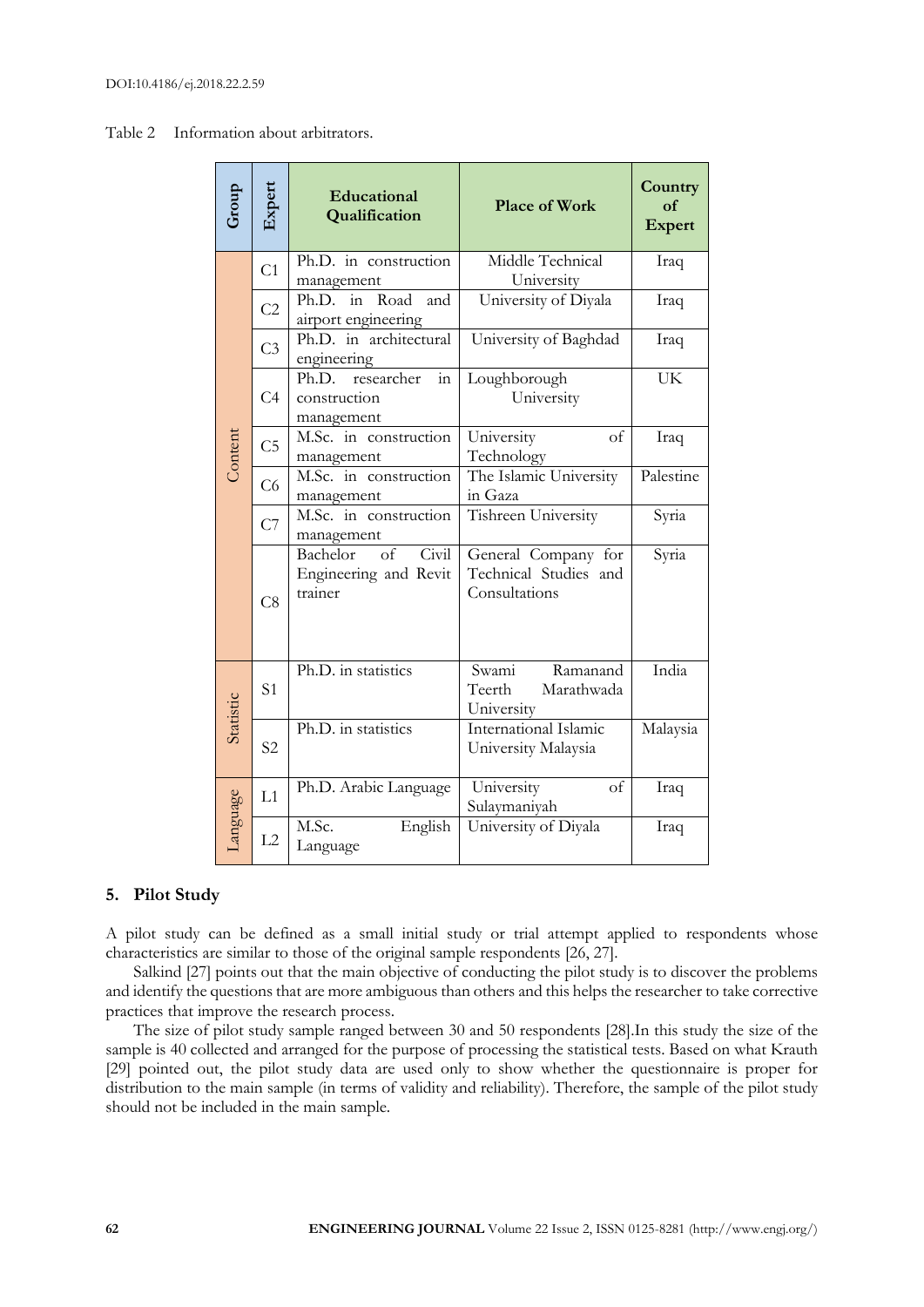# **6. Statistical Validity and Reliability (According to Pilot Study)**

Access to acceptable results within any research requires the use of accurate measurement instrument as one of the basic requirements. Behjati [30] mentions that among the main objectives of the researcher is to design his research tool and make it characterized by three main qualities (be meaningful, be accurate, be efficient). Therefore, the validity and reliability tests were conducted on the data obtained from the pilot study.

#### **6.1. Statistical Validity**

The validity of instrument can be defined as the degree to which the instrument measures what it is supposed to measure [31, 32]. Through this test, correlation coefficients between each item in a particular part are measured with the part as a whole [33].

The test was carried out on the parts that intended to measure the potential BIM barriers by calculating the correlation coefficients. Table 3 shows the values of the Spearman's Rho correlation coefficient (for ordinal) and p-values for all items of potential barriers part.

| <b>Barriers</b>                                                                                                       | Correlation<br>Coefficient | Sig. $(2-$<br>tailed) | <b>Barriers</b> | Correlation<br>Coefficient | Sig. $(2-$<br>tailed) |
|-----------------------------------------------------------------------------------------------------------------------|----------------------------|-----------------------|-----------------|----------------------------|-----------------------|
| BA1                                                                                                                   | $0.372*$                   | 0.018                 | <b>BA13</b>     | $0.572**$                  | 0.000                 |
| BA2                                                                                                                   | $0.491**$                  | 0.001                 | <b>BA14</b>     | $0.709**$                  | 0.000                 |
| BA3                                                                                                                   | $0.468**$                  | 0.002                 | <b>BA15</b>     | $0.703**$                  | 0.000                 |
| BA4                                                                                                                   | $0.422**$                  | 0.007                 | BA16            | $0.714**$                  | 0.000                 |
| BA5                                                                                                                   | $0.492**$                  | 0.001                 | <b>BA17</b>     | $0.729**$                  | 0.000                 |
| BA6                                                                                                                   | $0.440**$                  | 0.004                 | <b>BA18</b>     | $0.601**$                  | 0.000                 |
| BA7                                                                                                                   | $0.520**$                  | 0.001                 | <b>BA19</b>     | $0.711**$                  | 0.000                 |
| BA8                                                                                                                   | $0.524**$                  | 0.001                 | <b>BA20</b>     | $0.726**$                  | 0.000                 |
| BA9                                                                                                                   | $0.680**$                  | 0.000                 | BA21            | $0.697**$                  | 0.000                 |
| <b>BA10</b>                                                                                                           | $0.322*$                   | 0.043                 | BA22            | $0.783**$                  | 0.000                 |
| <b>BA11</b>                                                                                                           | $0.486**$                  | 0.001                 | <b>BA23</b>     | $0.481**$                  | 0.002                 |
| <b>BA12</b>                                                                                                           | $0.536**$                  | 0.000                 |                 |                            |                       |
| *Correlation is significant at the 0.05 level (2-tailed)<br>**Correlation is significant at the 0.01 level (2-tailed) |                            |                       |                 |                            |                       |

Table 3 Spearman's rho correlation for BIM potential barriers in pilot data.

Results showed that correlation coefficients ranged from (0.322) to (0.783) and P- values, all than 0.05. This gives an indication that all items are consistent and have the valid to measures what has been set up to measure it.

#### **6.2. Statistical Reliability**

One of the most common methods of calculate reliability and the value of the Alpha Cronbach constant from 0 to 1 and the closer to 1 indicates the high degree of reliability [34].

Table 4 below represents a classification for the degree of reliability according to the value of the alpha-Cronbach coefficient.

When the Alpha Cronbach method was conducted for the questionnaire, the results is 0.916 which is within the excellent limit this result confirms the reliability of the questionnaire.

After ascertaining the validity and reliability of the questionnaire according to the results of pilot study analysis, the questionnaire became eligible for distribution with the main sample.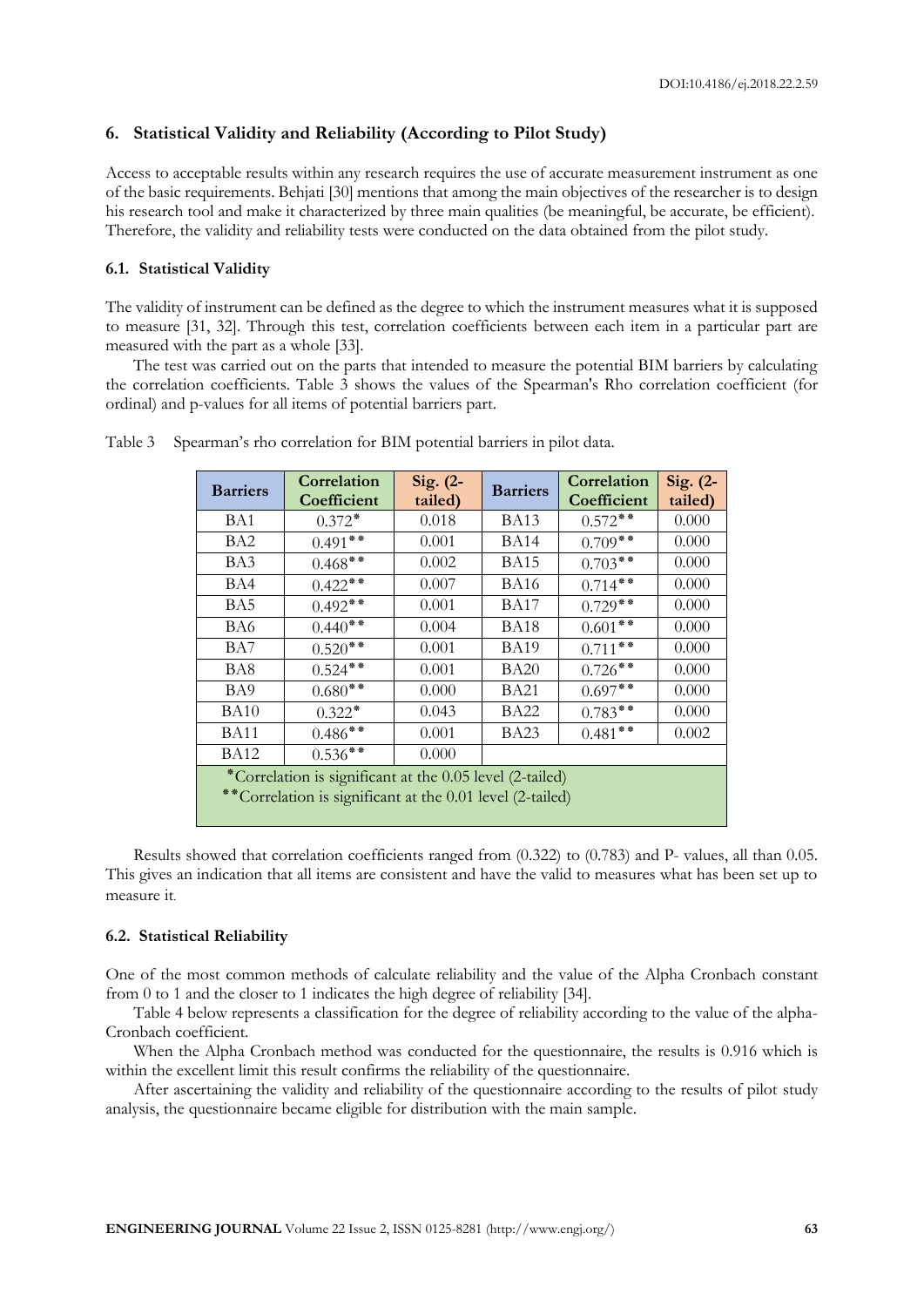Table 4. Reliability cutoff values [34].

| Cronbach's alpha        | <b>Degree of Reliability</b> |
|-------------------------|------------------------------|
| $\alpha \geq 0.9$       | Excellent                    |
| $0.9 > \alpha \geq 0.8$ | Good                         |
| $0.8 > \alpha > 0.7$    | Acceptable                   |
| $0.7 > \alpha \ge 0.6$  | Questionable                 |
| $0.6 > \alpha > 0.5$    | Poor                         |
| $0.5 > \alpha$          | Unacceptable                 |

# **7. Statistical Techniques Used for Questionnaire Data Analysis**

A set of quantitative statistical techniques have been used to analyse the questionnaire data to obtain a comprehensive view of the opinions obtained from the specialists in Iraqi Architectural, Engineering, construction (AEC) regarding the subject of BIM potential barriers. These statistical techniques will be clarified Below:

# *Descriptive Statistics*

Descriptive statistics can be defined as statistical methods which aims at summarizing data, organizing data, and simplifying data [35]. Descriptive statistics that have been used are:

#### *Central Tendency Measurement*

The central tendency of the statistic refers to the concept of representative value (the average), which aims to describe the distribution of values with the best single value, and one of the most important measures of central tendency is the mean [35].

# *Variability Measurement*

Variability measures are quantitative measures intended to measure differences between values in a distribution and to indicate the extent to which extent the data is centered or dispersed, and one of the most important measures of Variability is the standard deviation (SD) [35].

# *Relative Importance Index (RII)*

One of the techniques used in the analysis of data is the relative importance index RII and the purpose of its use is to give a rank for each item in a particular part in the questionnaire.

The equations:

$$
RII = \frac{\Sigma W}{(A*N)}
$$
 (1)

$$
RII = \frac{5(n_5) + 4(n_4) + 3(n_3) + 2(n_2) + n_1}{5(n_5 + n_4 + n_3 + n_2 + n_1)}
$$
(2)

where

W: The weight given by respondents for each component (ranging from 1 to5);

A: Represents the highest weight (which equals 5);

N: Represents the total number of respondents.

# **8. Results and Discussion**

# **8.1. General Information for Respondents**

The demographic characteristics of target respondents shown in Table 5.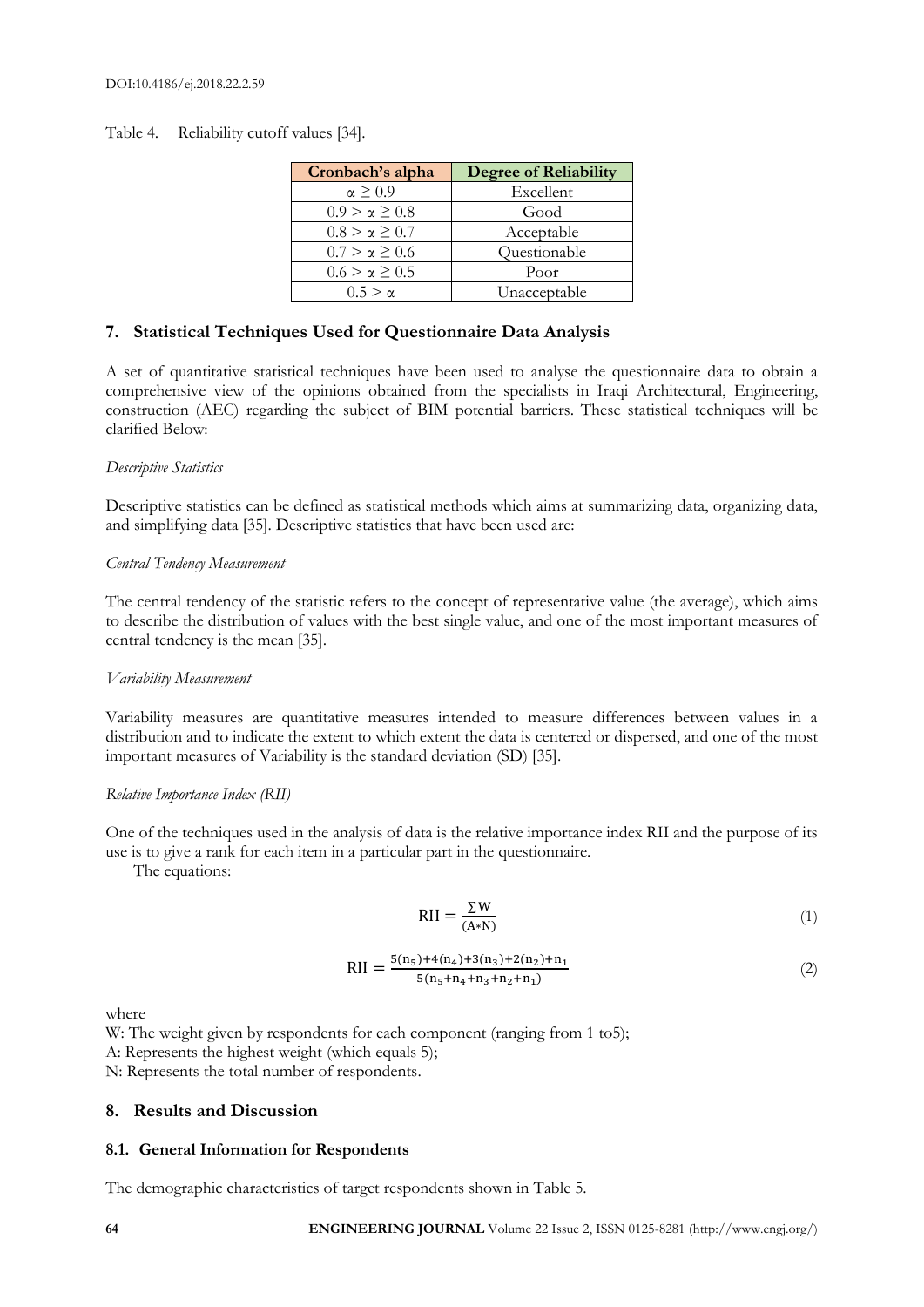Table 5. The respondent's profile.

| <b>Information</b> | <b>Categories</b> | Percentage     |  |
|--------------------|-------------------|----------------|--|
| about              |                   |                |  |
|                    | Public sector     | 79%            |  |
| Work sector        | Private sector    | $14\%$         |  |
|                    | Public and        | $7\%$          |  |
|                    | private together  |                |  |
| Gender             | Male              | 69%            |  |
|                    | Female            | $31\%$         |  |
|                    | $20-30$ years     | 25%            |  |
|                    | 31-40 years       | 51%            |  |
| Age                | $41-50$ years     | 18%            |  |
|                    | More than 51      | $6\%$          |  |
|                    | vears             |                |  |
|                    | Diploma           | $3\%$          |  |
| Academic           | Bachelor          | 80%            |  |
|                    | Master            | 10%            |  |
| qualification      | Ph.D.             | 10.6%          |  |
|                    | Other             | $1\%$          |  |
|                    | Architect         | $4\frac{0}{0}$ |  |
|                    | Civil Eng.        | 52%            |  |
| Specializatio      | Electrical Eng.   | 24%            |  |
| n                  | Mechanical Eng.   | 12%            |  |
|                    | Other             | 8%             |  |
|                    | Designer          | 14%            |  |
|                    | Consultant        | $9\%$          |  |
| Group (Job)        | Project manager   | 10%            |  |
|                    | Site engineer     | 50%            |  |
|                    | Contractor        | 12%            |  |
|                    | Other             | $5\%$          |  |
|                    | Less than 5 years | 30%            |  |
|                    | $5-10$ years      | 24%            |  |
| Practical          | 11-15 years       | 17%            |  |
| experience         | $16-20$ years     | 17%            |  |
|                    | More than 20      | 12%            |  |
|                    | years             |                |  |

#### **8.2. Current Practices and Level of BIM Awareness**

To achieve a comprehensive view of the respondents' background and place of work, they were asked several questions related to the firm or company in which they work as well as other questions aimed at knowing the current status of BIM and the extent of knowledge available to it.

Figure 1 shows the type of the projects managed by the firm or company where the percentages as follow: Building projects equals 22.2%, infrastructure projects equals 30.9% and together (Building and Infrastructure) equal 46.9%.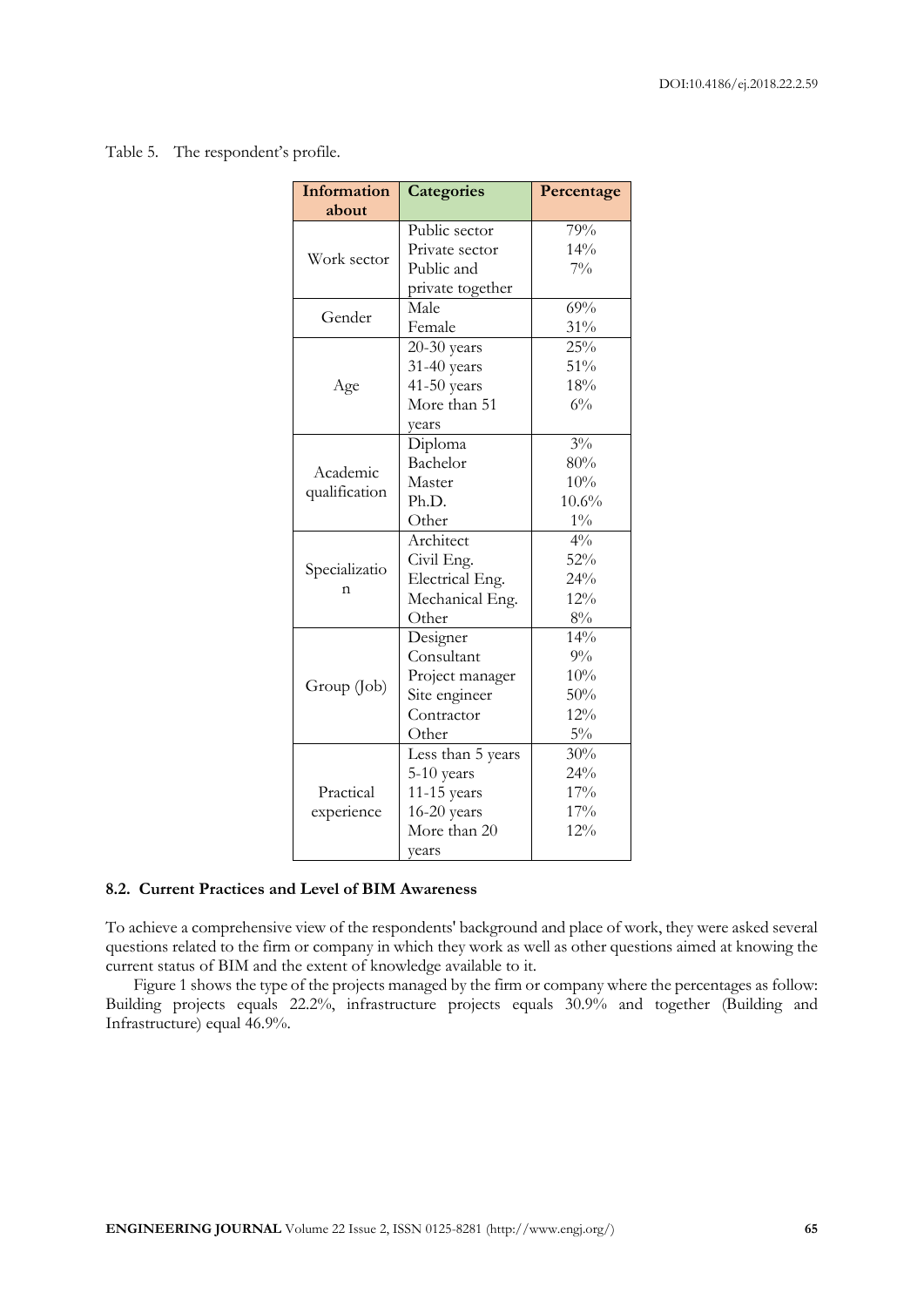

Fig. 1. The type of the projects.

Figure 2 provides the percentages of CAD users where non-use percentage is 19.8%, the use of the 2D only equal 46.9%, the use of 3D only equal 1.2%, the use of 2D and 3D together equal 32.1%.



Fig. 2. The percentages of CAD use.

The results give the impression that a relatively small proportion is far from computer use and specifically from CAD used. This is may be a positive point in terms of facilitating the application of the BIM because the majority has experience and pre-processing with the computer. On the other hand, the higher percentage of users are use 2D CAD, which may be hindered in their transformation from 2D drawing style in CAD to modeling (not drawing) with multiple dimensions in BIM.

When respondents were asked about the software they used in their engineering field, the answers were as shown in Fig. 3.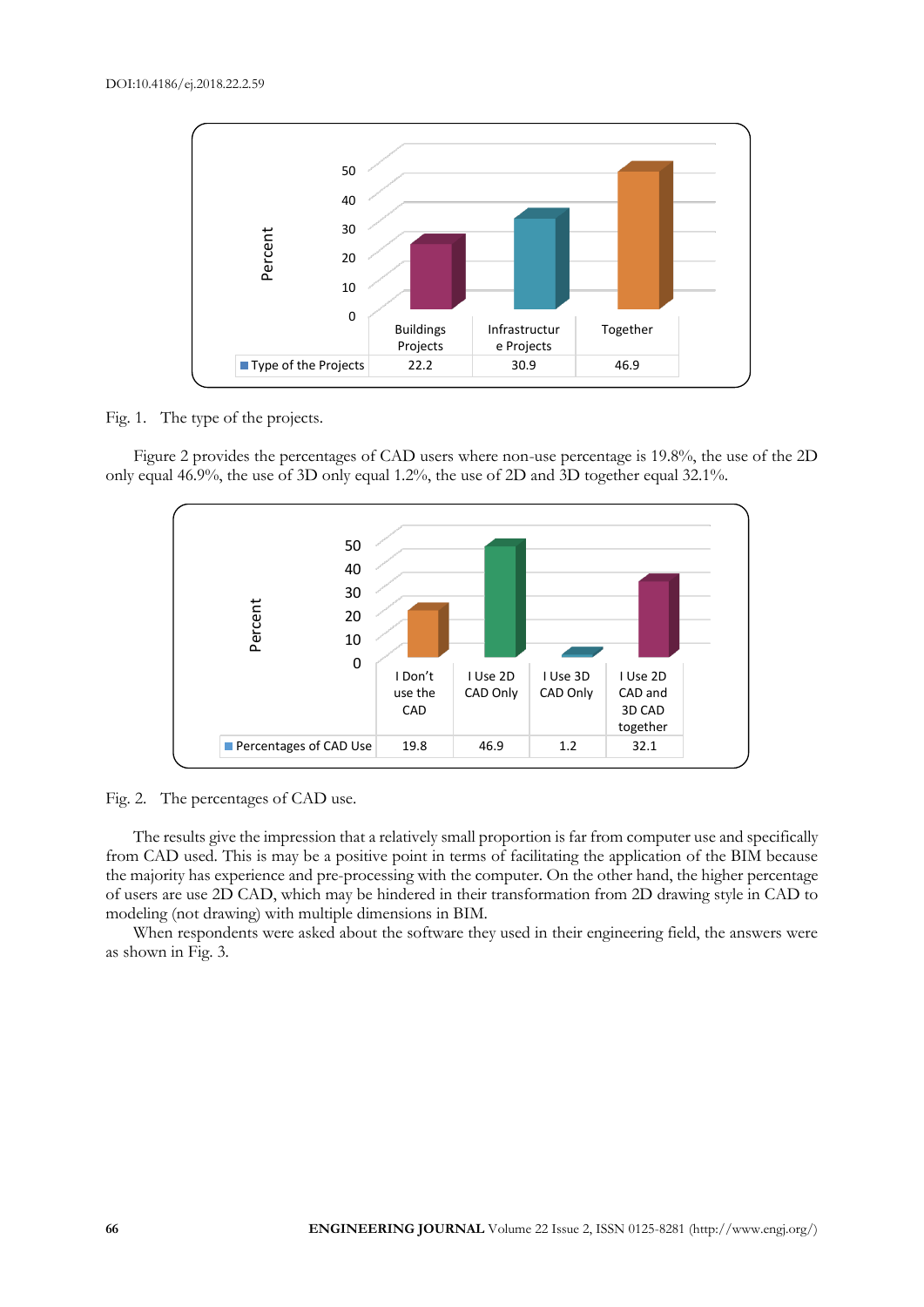

Fig. 3. Software usage percentages.

The documentation system was used to save the documents and all the details of the project were asked from the respondents and the answer is shown in Fig. 4. The highest percentage towards both hard and electronic documentation (65.3%). The percentage of hard documentation was (25.2%) and the electronic documentation was (9.5%).



Fig. 4. The nature of documenting project documents.

The results showed that the most common method of documenting project data (both electronic and paper copies together) is limited to storage only. There is really lack of use modern documentation systems that facilitate modification, sharing, storage and take advantages of them in the project during its lifecycle or utilization them in similar future projects.

When respondents were asked whether or not they had heard about Building Information Modeling (BIM), 21.4% of them answered "yes" and explained how they knew it, and 78.6% of them answered that they did not know it as shown in Fig. 5.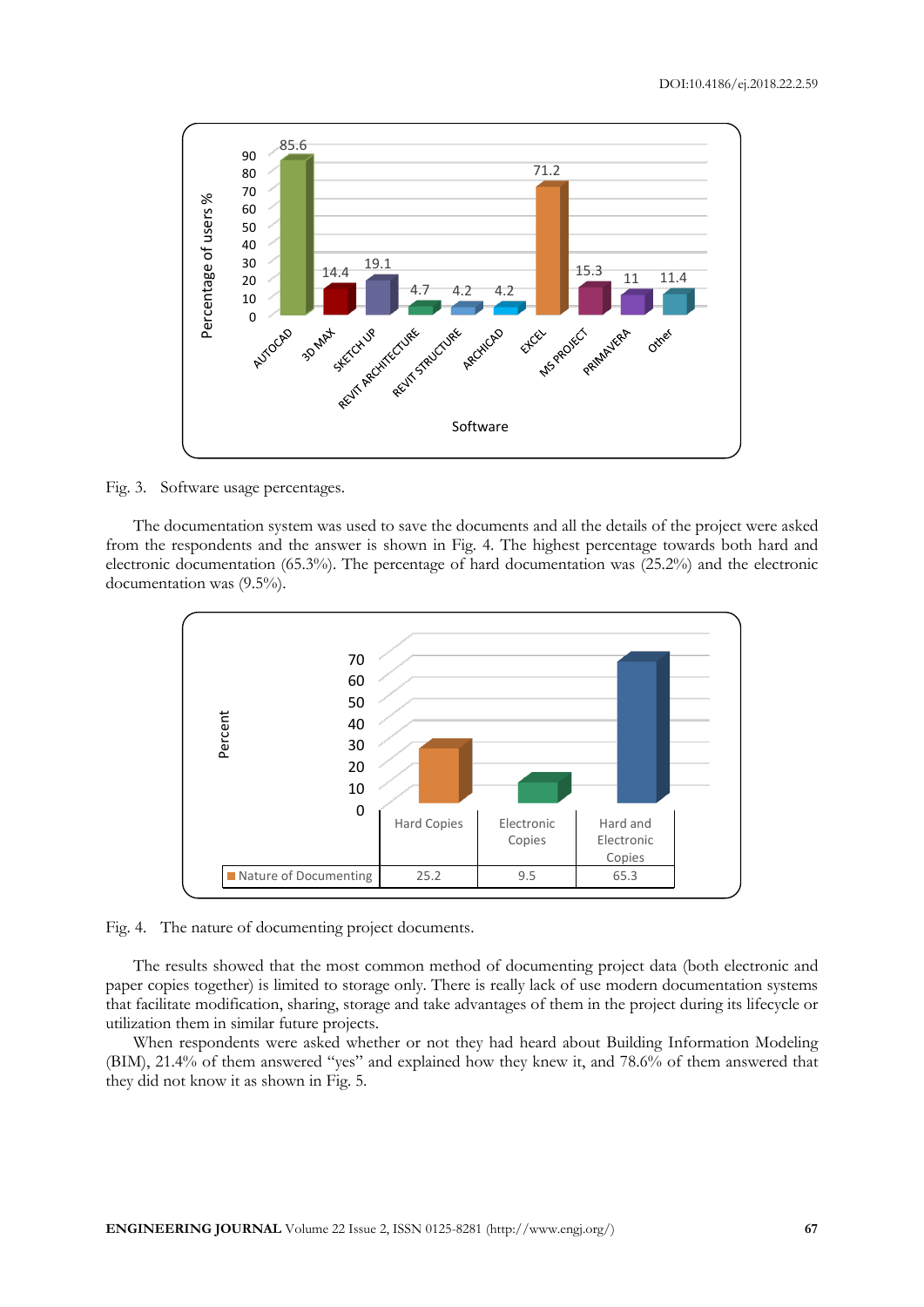



In this result, it is clear that the level of BIM knowledge of specialists working in the Iraqi construction sector is very weak.

People who had already had knowledge of BIM and answered 0.9% of them worked in companies using BIM (a very small percentage due to the scarcity of BIM in public or private companies and firms), 32.7% knew the BIM by reading research, which is the highest percentage due to the availability of many sources related to the subject, 17.8% are trained to use BIM software with their individual skills, 15.9% Learn about BIM through meetings and seminars and 22.4% heard about the BIM in other ways.

When respondents were asked whether the company or firm in which they worked was using the BIM, 2.7% answered "yes" and 97.3% answered "No" as shown in Fig. 6.



Fig. 6. Respondents answer about BIM usage in place of their work.

The results showed that the use of BIM in the projects is almost non-existent. This logical result is probably due the to ignorance of the benefits of BIM in the public sector on the one hand the stagnation experienced by the private sector and its inability to apply modern technology.

To give an assessment of the current level of knowledge in BIM, respondents were asked about their description of the level of knowledge in the construction sector and the answer was shown in Fig. 7.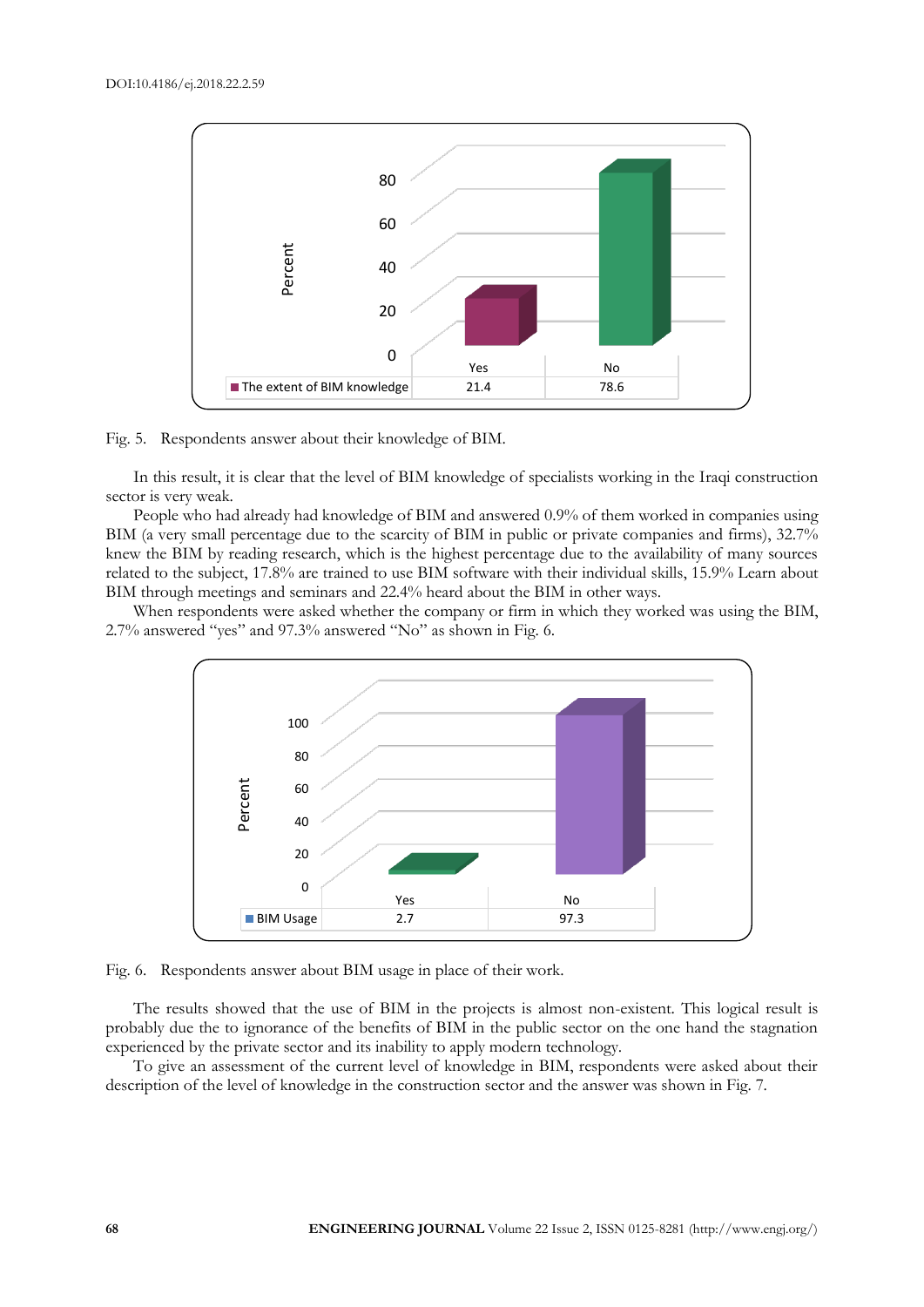

Fig. 7. Assessment of BIM knowledge level.

It is noticeable that by assessing the view of each respondent of general knowledge of BIM is was very weak according to the majority views.

Finally, respondents were asked about their expectations of implementing the BIM in Iraq over the next 20 years the answer was shown in Fig. 8.



Fig. 8. BIM adoption projections over the next 20 years.

The results showed that the expectations about the application of BIM in Iraq are not very optimistic and not very pessimistic, but between them.

#### **8.3. RII For BIM Potential Barriers**

A value of RII for each item was calculated to obtain the rank of the single item within the rest of the items Table 6 shows the mean and standard deviation values for items and the resulting final ranks for each item.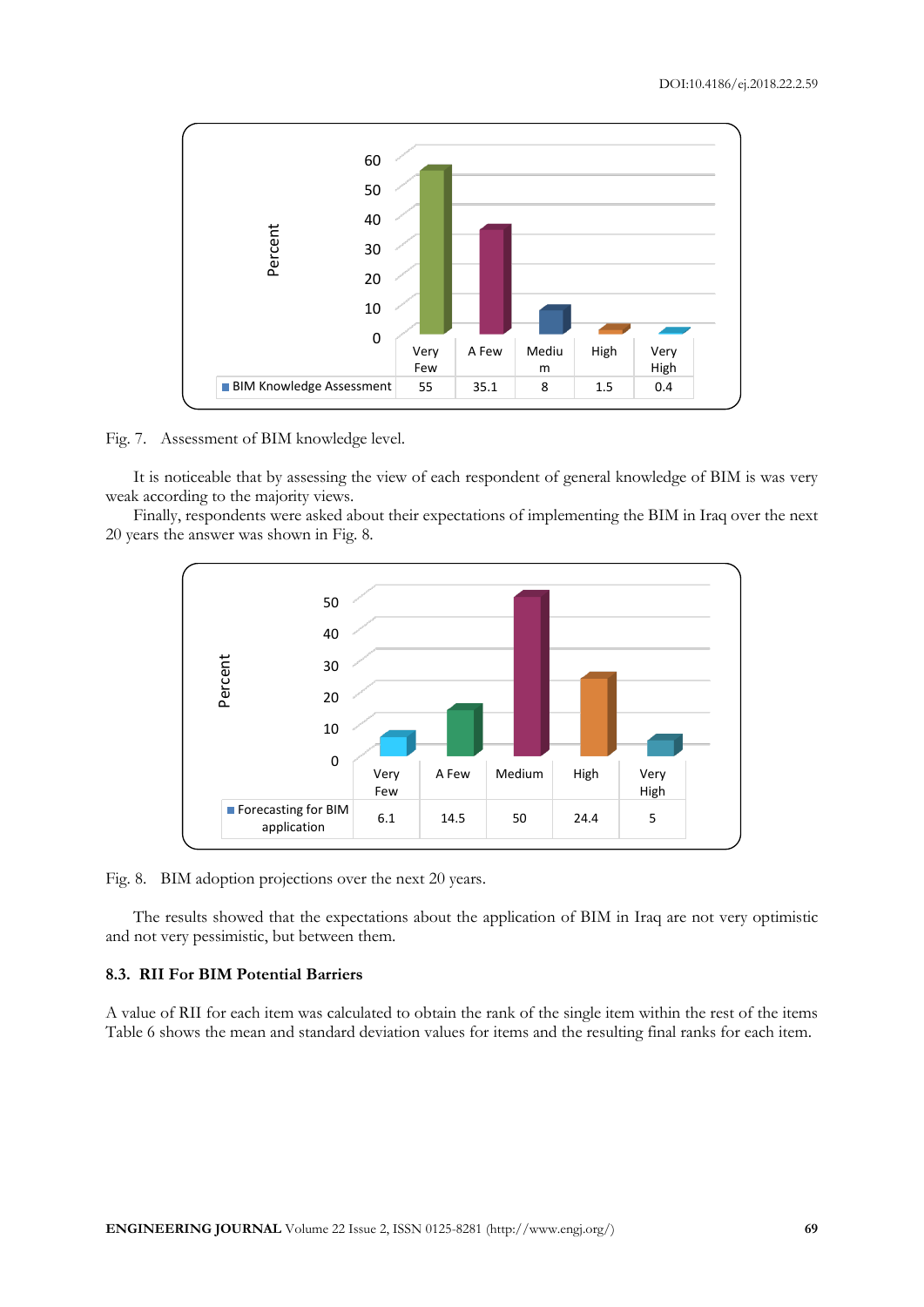| No.             | <b>BIM Adoption Barriers</b>                                                                | Mean | SD    | <b>RII</b> | Rank           |
|-----------------|---------------------------------------------------------------------------------------------|------|-------|------------|----------------|
| BA1             | The owner did not request the use of BIM                                                    | 3.40 | 1.201 | 68.168     | 13             |
|                 | therefore, there is no motivation to think about                                            |      |       |            |                |
|                 | its adoption at work                                                                        |      |       |            |                |
| BA <sub>2</sub> | The cost of BIM software and the cost of its                                                | 3.55 | 1.026 | 70.687     | 8              |
|                 | updates                                                                                     |      |       |            |                |
| BA3             | The cost of the hardware required with special                                              | 3.21 | .994  | 64.656     | 20             |
|                 | specifications for the operation of BIM software                                            |      |       |            |                |
| BA4             | The cost of training for BIM software                                                       | 3.37 | 1.061 | 67.557     | 14             |
| BA5             | The cost of recruitment BIM specialists and                                                 | 3.53 | .966  | 70.916     |                |
|                 | additional staff                                                                            |      |       |            |                |
| BA6             | Time to apply BIM and its negative impact on                                                | 3.02 | 1.024 | 60.916     | 22             |
|                 | current productivity                                                                        |      |       |            |                |
| BA7             | The investment is not clear from the BIM                                                    | 3.02 | 0.973 | 60.763     | 23             |
|                 | application                                                                                 |      |       |            |                |
| BA8             | Shortage of experts in BIM field                                                            | 3.84 | 1.077 | 76.870     | $\overline{c}$ |
| BA9             | Insufficient BIM standards and protocols                                                    | 3.48 | 1.047 | 69.847     | 9              |
| <b>BA10</b>     | The belief that existing techniques are adequate,                                           | 3.15 | 1.234 | 63.130     | 21             |
|                 | there is no need to apply the BIM                                                           |      |       |            |                |
| <b>BA11</b>     | Problems related to interoperability between                                                | 3.28 | 1.131 | 65.954     | 17             |
|                 | <b>BIM</b> software                                                                         |      |       |            |                |
| <b>BA12</b>     | Weak education and training in universities and                                             | 3.59 | 1.197 | 72.061     | 5              |
|                 | government centers                                                                          |      |       |            |                |
| <b>BA13</b>     | Weak government efforts to implement BIM                                                    | 3.91 | 1.158 | 78.321     | 1              |
| <b>BA14</b>     | The need to manage sophisticated data with the                                              | 3.34 | 1.115 | 65.878     | 18             |
|                 | level of evolution of the model                                                             |      |       |            |                |
| <b>BA15</b>     | Weak cooperation between different disciplines                                              | 3.55 | 1.073 | 71.298     | 6              |
| <b>BA16</b>     | Exposure to the risks associated with intellectual                                          | 3.23 | 1.071 | 64.962     | 19             |
|                 | property model and the cost of copyright and                                                |      |       |            |                |
|                 | publishing                                                                                  |      |       |            |                |
| <b>BA17</b>     | The need for amendment in design regulations                                                | 3.32 | 1.006 | 66.565     | 15             |
|                 | and regulations                                                                             |      |       |            |                |
| <b>BA18</b>     | The need to formulate BIM contracts                                                         | 3.40 | 1.035 | 68.321     | 12             |
| <b>BA19</b>     | Weak knowledge of BIM benefits                                                              | 3.74 | 1.100 | 74.809     | $\mathfrak{Z}$ |
| <b>BA20</b>     | Weak skill among engineers and a difficulty in                                              | 3.32 | 1.173 | 66.489     | 16             |
|                 | learning BIM software                                                                       |      |       |            |                |
| <b>BA21</b>     | Lack of qualified cadres and experts to train<br><b>BIM</b> software                        | 3.44 | 1.192 | 68.702     | 11             |
|                 |                                                                                             |      |       | 69.313     |                |
| BA22            | The need to uninterrupted power and a strong<br>Internet can accommodate the vast amount of | 3.46 | 1.095 |            | 10             |
|                 | information                                                                                 |      |       |            |                |
| BA23            | The strong resistance to change, especially the                                             | 3.63 | 1.149 | 72.672     | $\overline{4}$ |
|                 | large ages, and the engineers stuck to the                                                  |      |       |            |                |
|                 | software just familiar to them                                                              |      |       |            |                |
|                 |                                                                                             |      |       |            |                |

Table 6. Rank of BIM potential barriers depending on RII, Mean, SD.

The results showed that "Weak government efforts to implement BIM" is the highest potential barrier for BIM application according to the point of view of specialists with (RII=78.321, mean=3.91, SD=1.158). The Iraqi government has not shown a distinctive role in the adoption and dissemination of modern technologies in the field of the Iraqi construction sector. It is logical that the most important barriers that were nominated by the respondents are the weakness of the government efforts to implement the BIM, On the other hand, this result shows agreement with many researchers who have studied the subject of BIM [36- 40].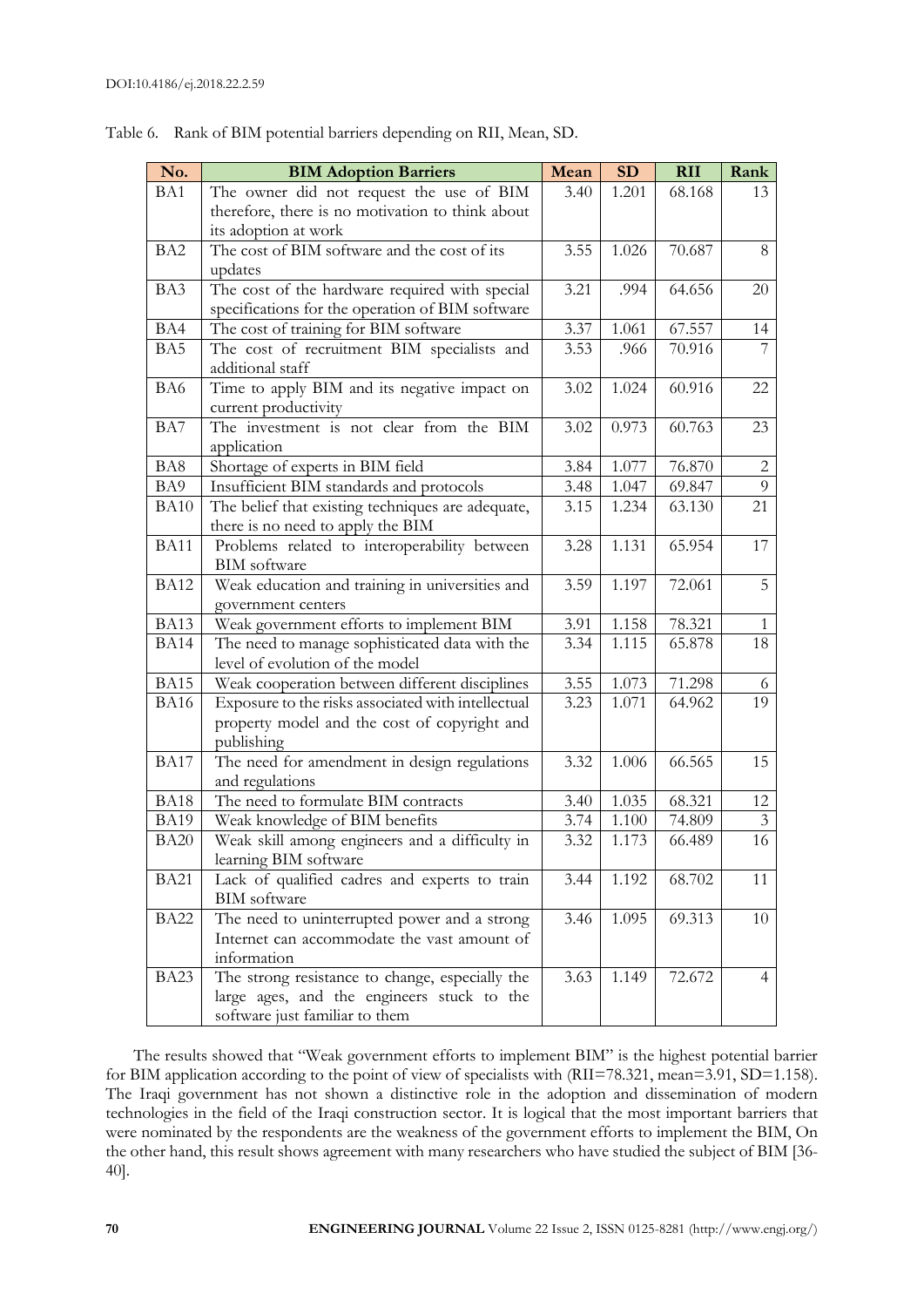The potential BIM barrier which was in the second rank is "Shortage of experts in BIM field" with (RII=76.870, mean=3.84, SD=1.077). This result is consistent with what Ali [41] mentioned. Other researchers from different countries indicates that shortage of experts in BIM field is one of the most important BIM barriers [37, 42-50].

The third potential barrier of BIM is "Weak knowledge of BIM benefits" with (RII=74.809, mean=3.74, SD=1.100). This is due to the lack of self-development of most of those working within the Iraqi construction sector. This results also agrees with researchers from other countries [19, 40, 42, 43, 49, 51-56].

The fourth potential barrier of BIM according to the point of view of the specialists is "The strong resistance to change, especially the large ages, and the engineers stuck to the software just familiar to them" (RII=72.672, mean=3.63, SD=1.149) This finding is not strange, as there has been consensus among many researchers that it is an important BIM barrier [39, 48, 57-63].

The fifth rank of BIM potential barriers was "Weak education in the universities or government training centers" with (RII=72.061, mean=3.59, SD=1.197). Where the Iraqi universities suffer in general from weakness in keeping pace with modern technologies, including the BIM. On the other hand, the weakness of the training provided by government centers is very weak and this was mentioned out by many researchers as one of the most important barriers that hinder the application of BIM [1, 36, 40, 47, 49, 59, 62, 64, 65].

The two lowest-ranking benefits are "Time to apply BIM and its negative impact on current productivity" and "The investment is not clear from the BIM application" according to the point of view of specialists. On the other hand, the top five potential BIM barriers seem to be logical and consistent with the problems of Iraq's construction projects.

#### **9. Conclusions and Recommendations**

According to Iraqi professionals views the first barrier facing the use of BIM in Iraqi construction projects is the weakness of the government's efforts and the lack of its interest in its implementation. Lack of experts in the field of BIM is the second barrier facing the use of BIM is the construction projects of Iraq. Poor knowledge about the benefits of BIM, resistance to change, poor training and education all these are important barriers facing BIM use.

In order to increase the level of knowledge in BIM, it is recommended that many seminars and conferences be held which in consultation with the experts in the field of construction projects, on the other hand, to raise the skill level of engineers it is recommended to provide training programs in government centers and institutions. Building and supporting academic projects as well as encouraging researchers in the field of BIM which will facilitate the transfer of expertise and information from the world. The government must play a vital role by providing the main guidelines to institutions in its transition toward BIM. The government can build a generation that has knowledge of BIM by imposing a BIM curriculum in university education. The change towards the BIM should not be sudden and rapid as the presence of resistance to change must be addressed in several points, including providing training and application to small cases at first, this would break the psychological barriers and accept BIM.

#### **References**

- [1] Y. Arayici, F. Khosrowshahi, A. M. Ponting, and S. A. Mihindu, "Towards implementation of building information modelling in the construction industry," in *Proc. Fifth International Conference on Construction in the 21st Century (CITC-V)*, 2009, Istanbul, Turkey, pp. 1342-1351.
- [2] S. Azhar, A. Nadeem, J. Y. Mok, and B.H. Leung, "Building Information Modeling (BIM): A new paradigm for visual interactive modeling and simulation for construction projects," in *Proc. First International Conference on Construction in Developing Countries*, 2008, vol. 1, pp. 435-446.
- [3] B. Succar, "Building information modelling framework: A research and delivery foundation for industry stakeholders," *Automation in Construction*, vol. 18, no. 3, pp. 357-375, 2009.
- [4] C. T. Chan, "Barriers of implementing BIM in construction industry from the designers' perspective: A Hong Kong experience," *Journal of System and Management Sciences*, vol. **4**, no. 2, pp. 24-40, 2014.
- [5] S. Azhar, M. Khalfan, and T. Maqsood, "Building information modelling (BIM): Now and Beyond," *Construction Economics and Building*, vol. 12, no. 4, pp. 15-28, 2015.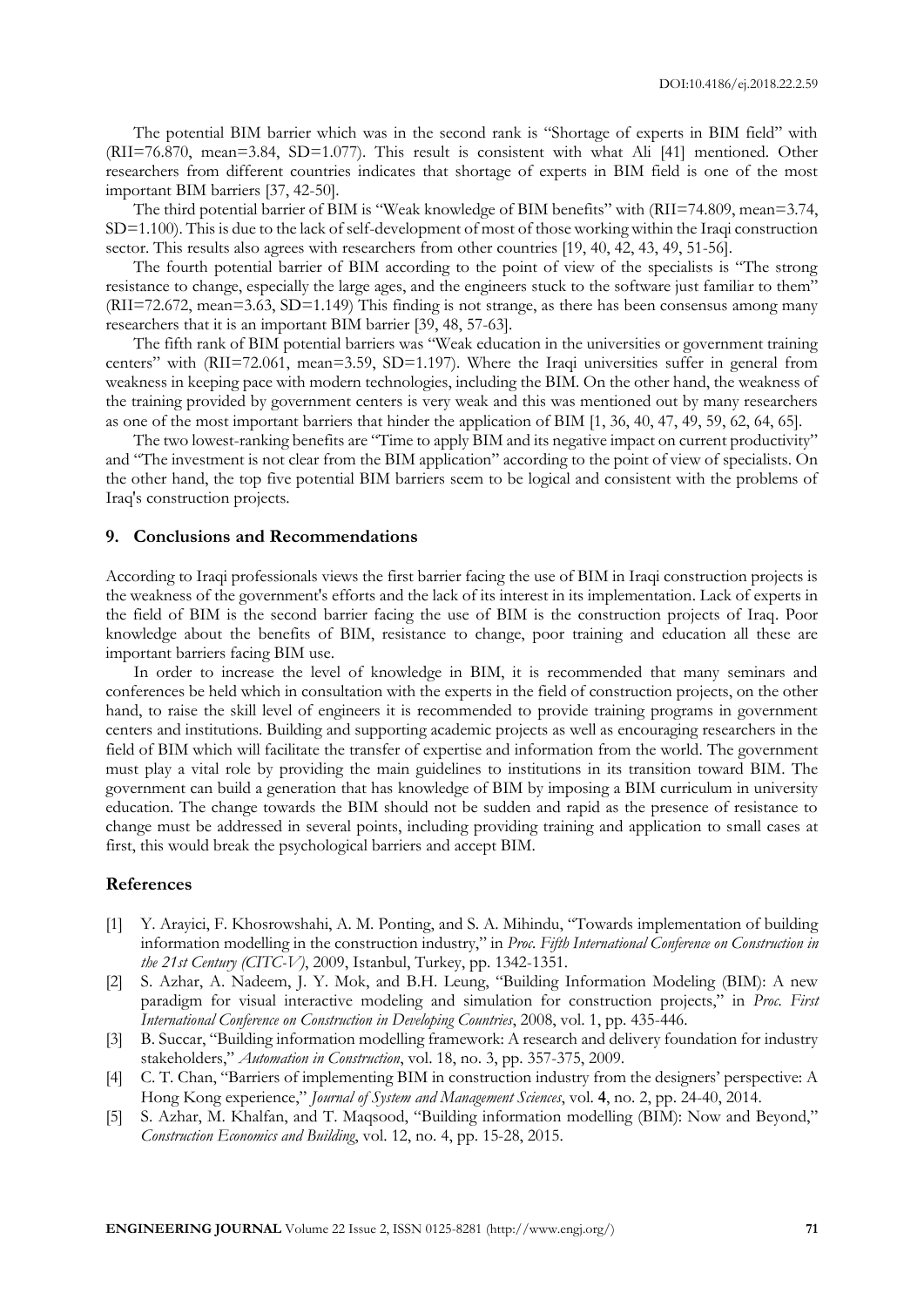- [6] C. M. Eastman, C. Eastman, P. Teicholz, and R. Sacks, *BIM Handbook: A Guide to Building Information Modeling for Owners, Managers, Designers, Engineers and Contractors*, 2nd ed. United States: John Wiley & Sons, 2011.
- [7] Y. Arayici, C. Egbu, and S. Coates, "Building information modelling (BIM) implementation and remote construction projects: Issues, challenges, and critiques," *Journal of Information Technology in Construction*, vol. 17, pp. 75-92, 2012.
- [8] A. H. Memon, I. A. Rahman, I. Memon, and N. I. A. Azman, "BIM in Malaysian construction industry: Status, advantages, barriers and strategies to enhance the implementation level," *Research Journal of Applied Sciences, Engineering and Technology*, vol. 8, no. 5, pp. 606-614, 2014.
- [9] L. Chen and H. Qu, "Evaluation for economics and legislative factors influence the design team and contractor throughout a building project from inception to completion," *Journal of System and Management Sciences*, vol. 1, no. 6, pp. 94-108, 2011.
- [10] G. Nagalingam, H. S. Jayasena, and K. Ranadewa, "Building information modelling and future quantity surveyor's practice in Sri Lankan construction industry," in *The Second World Construction Symposium*, 2013, pp. 81-92.
- [11] A. Naderpour, J. M. Sardroud, and M. Mofid, "Proposing an optimum model for time estimation of construction projects in Iranian gas refineries," *Engineering Journal*, vol. 21, no. 5, pp. 285-304, 2017.
- [12] Cooperative Research Centre for Construction Innovation (Australia), *Adopting BIM for Facilities Management: Solutions for Managing the Sydney Opera House*. Brisbane, Qld, Australia: Icon.Net Pty Ltd., 2007.
- [13] A. Tomek and P. Matějka, "The impact of BIM on risk management as an argument for its implementation in a construction company," *Procedia Engineering*, vol. 85, pp. 501-509, 2014.
- [14] P. Rezakhani, "Fuzzy MCDM model for risk factor selection in construction projects," *Engineering Journal*, vol. 16, no. 5, pp. 79-93, 2012.
- [15] W. A. Hatem, A. Kwan, and J. Miles, "Comparing the effectiveness of face to face and computer mediated collaboration," *Advanced Engineering Informatics*, vol. 26, no. 2, pp. 383-395, 2012.
- [16] T. G. Kekana, C. O. Aigbavboa, and W. D. Thwala, "Building information modelling (BIM): Barriers in adoption and implementation strategies in the South Africa construction industry," in *International Conference on Emerging Trends in Computer and Image Processing*, 2014, Thailand, pp. 15-16.
- [17] D. Bryde, M. Broquetas, and J. M. Volm, "The project benefits of building information modelling (BIM)," *International Journal of Project Management*, vol. 31, no. 7, pp. 971-980, 2013.
- [18] K.-F. Chien, Z.-H. Wu, and S.-C. Huang, "Identifying and assessing critical risk factors for BIM projects: Empirical study," *Automation in Construction*, vol. 45, pp. 1-15, 2014.
- [19] A. Elmualim and J. Gilder, "BIM: Innovation in design management, influence and challenges of implementation," *Architectural Engineering and Design Management*, vol. 10, no. 3-4, pp. 183-199, 2014.
- [20] D. M. Herold, D. B. Fedor, S. Caldwell, and Y. Liu, "The effects of transformational and change leadership on employees' commitment to a change: A multilevel study," *Journal of Applied Psychology*, vol. 93, no. 2, pp. 346-357, 2008.
- [21] A. Porwal and K. N. Hewage, "Building information modeling (BIM) partnering framework for public construction projects," *Automation in Construction*, vol. 31, pp. 204-214, 2013.
- [22] K. Ku and M. Taiebat, "BIM experiences and expectations: The constructors' perspective," *International Journal of Construction Education and Research*, vol. 7, no. 3, pp. 175-197, 2011.
- [23] B. Becerik-Gerber and D. Kent, "Implementation of integrated project delivery and building information modeling on a small commercial project," in *Associated Schools of Construction Annual International Conference, and CIB Workgroup 89*, 2010, Boston, MA, USA.
- [24] S. Kumar and P. Phrommathed, *Research Methodology*, 2nd ed. Germany: Springer, 2005.
- [25] R. Likert, "A technique for the measurement of attitudes," *Archives of Psychology*, vol. 144, no. 55, pp. 1- 55, 1932.
- [26] G. J. Privitera, *Student Study Guide with IBM® SPSS® Workbook for Essential Statistics for the Behavioral Sciences*, 2nd ed. United States: SAGE, 2015.
- [27] N. J. Salkind, *Encyclopedia of Research Design*, 1st ed., vol. 1. United States: SAGE, 2010.
- [28] S. J. Thomas, *Using Web and Paper Questionnaires for Data-Based Decision Making: From Design to Interpretation of the Results*, 1st ed. 2004, United States: Corwin Press, 2004.
- [29] J. Krauth, *Experimental Design: A Handbook and Dictionary for Medical and Behavioral Research, Illustrated Edition*. Elsevier, 2000.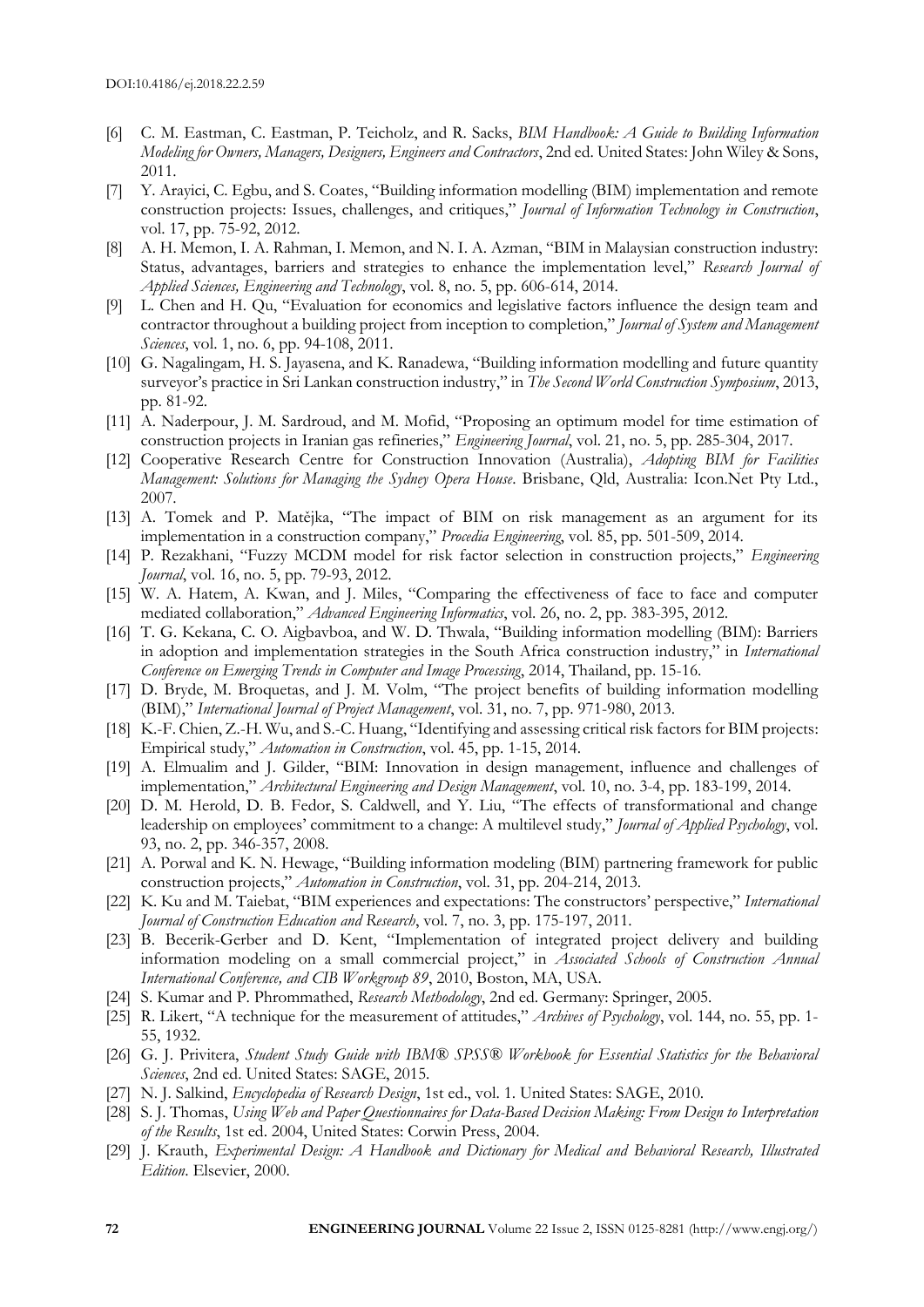- [30] D. S. Behjati, *Handbook of Research Instrument: Basic Review of the Validity and Reliability of Measurement*, 1st ed. United Kingdom: CreateSpace Independent Publishing Platform, 2015.
- [31] J. Pallant, *SPSS Survival Manual: A Step by Step Guide to Data Analysis Using IBM SPSS*, 6th ed. Australia: Allen & Unwin, 2016.
- [32] R. M. Furr and V. R. Bacharach, *Psychometrics: An Introduction*, 2nd ed. United States: SAGE, 2013.
- [33] G. Garson, *Validity and Reliability (Statistical Associates Blue Book Series 12)*, Kindle Edition. USA: Statistical Associates Publishers, 2013.
- [34] R. D. Yockey, *SPSS Demystified: A Simple Guide and Reference*, 2nd ed. 2016, United Kingdom: Taylor & Francis, 2016.
- [35] F. J. Gravetter and L. B. Wallnau, *Statistics for the Behavioral Sciences*, 1st ed. United States: Cengage Learning, 2016.
- [36] C. Crowley, "Identifying opportunities for quantity surveyors to enhance and expand the traditional quantity surveying role by adopting building information modelling," in *Proceedings of the CITA BIM Gathering Conference*, Dublin, Ireland, 2013.
- [37] NBS, *NBS International BIM Report*. UK: The National BIM Library, 2015.
- [38] S. Liu, B. Xie, L. Tivendal, and C. Liu, "Critical barriers to BIM implementation in the AEC industry," *International Journal of Marketing Studies*, vol. 7, no. 6, p. 162, 2015.
- [39] V. Kushwaha, "Contribution of building information modeling (BIM) to solve problems in architecture, engineering and construction (AEC) industry and addressing barriers to implementation of BIM," *Int. Res. J. Eng. Technol*, vol. 3, no. 1, pp. 100-105, 2016.
- [40] K. Chen, "A strategic decision making framework for organisational BIM implementation," Doctoral dissertation, Cardiff University, Cardiff, Wales, UK, 2015.
- [41] K. A. Al-shaikhli, "Utilizing building information modeling in developing bills of quantities," Doctoral dissertation, Building & Construction Engineering Department, University of Technology—Iraq, 2015.
- [42] M. Kassem, T. Brogden, and N. Dawood, "BIM and 4D planning: A holistic study of the barriers and drivers to widespread adoption," *Journal of Construction Engineering and Project Management*, vol. 2, no. 4, pp. 1-10, 2012.
- [43] N. Thurairajah and D. Goucher, "Advantages and challenges of using BIM: A cost consultant's perspective," in *49th ASC Annual International Conference*, 2013, pp. 1-8.
- [44] NBS, *NBS International BIM Report*. UK: The National BIM Library, 2013.
- [45] K.-D. Wong and Q. Fan, "Building information modelling (BIM) for sustainable building design. facilities," vol. 31, no. 3-4, pp. 138-157, 2013.
- [46] S. Amireddy, "Knowledge management in construction using building information modeling (BIM)," Doctoral dissertation, Auburn University, Alabama, USA, 2014.
- [47] NBS, *NBS International BIM Report*. UK: The National BIM Library, 2014.
- [48] M. K. OSMAN, "Implementation and potential benefits of building information modeling (BIM) in Sudan construction industry," Doctoral dissertation, Sudan University of Science and Technology, Khartoum, Sudan, 2016.
- [49] NBS, *NBS International BIM Report*. UK: The National BIM Library, 2016.
- [50] NIBT, *Use of BIM in Indian AEC Industry*. National Institute of Building Technology, 2017.
- [51] K. Newton and N. Chileshe, "Enablers and Barriers of Building Information Modelling (BIM) Within South Australian Construction Organisations," Doctoral dissertation, University of New South Wales, Kensington, New South Wales, Australia, 2011.
- [52] I. Kojadinovic and M. Björk Löf, "Possible utilization of BIM in the production phase of construction projects: BIM in Work Preparations at Skanska Sweden AB," M.S. thesis, Department of Real Estate and Construction Management, KTH Architecture and Build Environment, Stockholm, Sweden, 2012.
- [53] Z. Zakaria, M. A. Nasly, T. H. Ahmad, A. Marshall-Ponting, and A. H. Zuhairi, "Exploring the barriers and driving factors in implementing building information modelling (BIM) in the Malaysian construction industry—A preliminary study," *Journal – The Institution of Engineers, Malaysia*, vol. 75, no. 1, pp. 1-10, 2014.
- [54] S. M. Ahmed, H. H. Emam, and P. Farrell, "Barriers to BIM/4D implementation in Qatar," in *The 1st International Conference of CIB Middle East & North Africa Conference*, Abu Dhabi, UAE. 2014.
- [55] N. N. O. Armah, "Assessing the benefits and barries of the use of building information modeling (BIM) in the Ghanaian Building Construction Industry," Doctoral dissertation, Kwame Nkrumah University of Science and Technology, Kumasi, Ghana, 2015.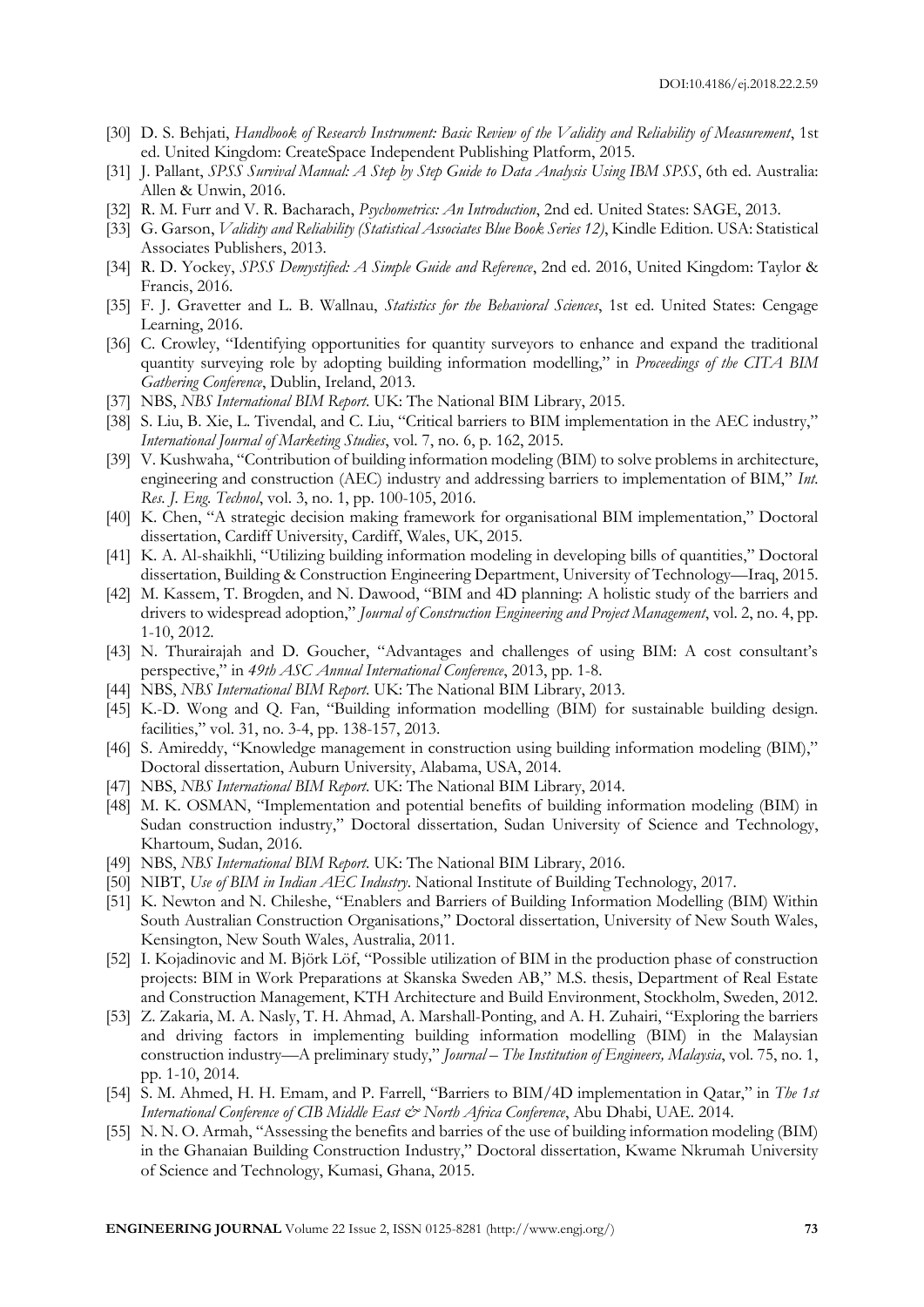- [56] I. Nechaeva, "Building information modelling (BIM) in construction project management in Russia," in *Proc. Fifth International Scientific Conference on Project Management in the Baltic Countries, Project Management Development–Practice and Perspectives*, April 14-15, 2016, Riga, University of Latvia, pp. 213-225.
- [57] R. Howard, and B.-C. Björk, "Building information modelling—Experts' views on standardisation and industry deployment," *Advanced Engineering Informatics*, vol. 22, no. 2, pp. 271-280, 2008.
- [58] C. Furneaux and R. Kivvits, *BIM–Implications for Government*. CRC for Construction Innovation, 2008.
- [59] H. D. Baba, "Building information modeling in local construction industry," Doctoral dissertation, Universiti Teknologi Malaysia, Johor Bahru, Malaysia, 2010.
- [60] A. Aibinu and S. Venkatesh, "Status of BIM adoption and the BIM experience of cost consultants in Australia," *Journal of Professional Issues in Engineering Education and Practice*, vol. 140, no. 3, p. 04013021, 2013.
- [61] R. Stanley, and D. Thurnell, "The benefits of, and barriers to, implementation of 5d BIM for quantity surveying in New Zealand," *Construction Economics and Building*, vol. 14, no. 1, pp. 105-117, 2014.
- [62] Y. Arayici, *Building Information Modeling*, 1st ed. United Kingdom: Bookboon, 2015.
- [63] R. Volk, J. Stengel, and F. Schultmann, "Building information modeling (BIM) for existing buildings— Literature review and future needs," *Automation in Construction*, vol. 38, pp. 109-127, 2014.
- [64] T. C. K. Tse, K. D. A. Wong, and K. W. F. Wong, "The utilisation of building information models in nD modelling: A study of data interfacing and adoption barriers," *Journal of Information Technology in Construction (ITcon)*, vol. 10, no. 8, pp. 85-110, 2005.
- [65] G. Aranda-Mena, A. Chevez, and J. Crawford, "Business drivers for BIM," Project 2005-033-C, Cooperative Research Centre for Construction Innovation, Brisbane, Final Report, Jan. 2008.
- [66] H. Yan and P. Damian, "Benefits and barriers of building information modelling," in *12th International Conference on Computing in Civil and Building Engineering*, 2008.
- [67] L. H. Forbes and S.M. Ahmed, *Modern Construction: Lean Project Delivery and Integrated Practices*, 1st ed. United States: CRC Press, 2010.
- [68] R. Lahdou and D. Zetterman, "BIM for project managers—How project managers can utilize BIM in construction projects," M.S. thesis, Department of Civil and Environmental Engineering, Division of Construction Management Visualization Technology, Chalmers University of Technology, Göteborg, Sweden, 2011.
- [69] I. B. Kjartansdóttir, "BIM adoption in Iceland and its relation to lean construction," M.S. thesis, the School of Science and Engineering, Reykjavík University, 2011.
- [70] McGraw-Hill Construction, "The business value of BIM in North America: Multi-year trend analysis and user ratings (2007-2012)," Smart Market Report, 2012.
- [71] N. Nazar, "Using the virtual building technology for quantity surveying of buildings," Doctoral dissertation, Department of Civil Engineering, University of Baghdad, Baghdad, Iraq, 2014.
- [72] M. Abubakar, Y.M. Ibrahim, D. Kado, and K. Bala, "Contractors' perception of the factors affecting building information modelling (BIM) adoption in the Nigerian construction industry," in *International Conference on Computing in Civil and Building Engineering*, 2014, pp. 167-178.
- [73] M. R. Hosseini, M. O. Namzadi, R. Rameezdeen, S. Banihashemi, and N. Chileshe, "Barriers to BIM adoption: Perceptions from Australian small and medium-sized enterprises (SMEs)," in *AUBEA 2016: Proceedings of the 40th Australasian Universities Building Education Association Annual Conference*, Central Queensland University, 2016, pp. 271-280.
- [74] H. Hamidimonazam, M. R. Hosseini, and F. Zaeri, "Barriers to adopting building information modelling (BIM) within South Australian small and medium sized enterprizes," in *Project Management Development— Practice and Perspectives*, 2016, Latvia, pp. 125-132.
- [75] N. M. Abdulfattah, A. M. Khalafallah, and N. A. Kartam, "Lack of BIM training: investigating practical solutions for the State of Kuwait," *World Academy of Science, Engineering and Technology, International Journal of Civil, Environmental, Structural, Construction and Architectural Engineering*, vol. 11, no. 8, pp. 1050-1056, 2017.
- [76] R. Matarneh and S. Hamed, "Barriers to the adoption of building information modeling in the Jordanian building industry, *Open Journal of Civil Engineering*, vol. 7, no. 03, pp. 325, 2017, 2017.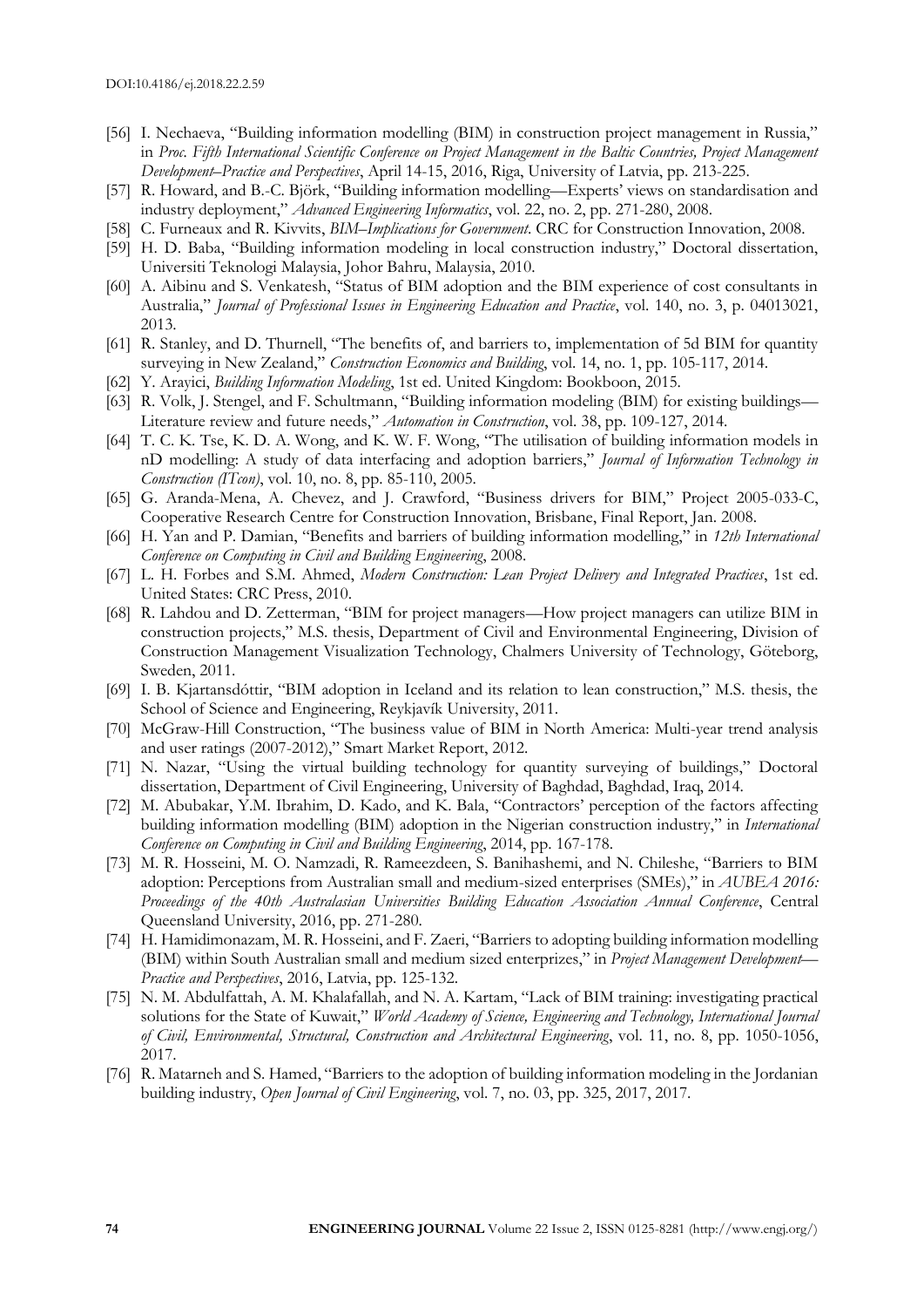# **Appendix 1: (Questionnaire—English version)**

|  |  |  |  |  |  |  |  |  | Part I: Personal information (information about the person completing the questionnaire) |  |
|--|--|--|--|--|--|--|--|--|------------------------------------------------------------------------------------------|--|
|--|--|--|--|--|--|--|--|--|------------------------------------------------------------------------------------------|--|

| Name (Optional):       |                             |
|------------------------|-----------------------------|
| Work sector:           | Public                      |
|                        | Private                     |
|                        | Public and Private together |
| Gender:                | Male                        |
|                        | Female                      |
| Age:                   | $20-30$ years               |
|                        | 31-40 years                 |
|                        | 41-50 years                 |
|                        | More than 51                |
| Educational level:     | specialization:             |
| Diploma                | Architect                   |
| Bachelor               | Civil Engineer              |
| Master                 | <b>Electrical Engineer</b>  |
| Ph.D.                  | Mechanical engineer         |
| Other (specify please) | Other (please specify)      |
|                        |                             |
| Belong to any group:   | Practical experience:       |
| Designer               | Less than two years         |
| Consultant             | From 2 to 5 years           |
| Project Manager        | From 5 to 10 years          |
| Site engineer          | More than 10 years          |
| Contractor             |                             |
| Other (specify Please) |                             |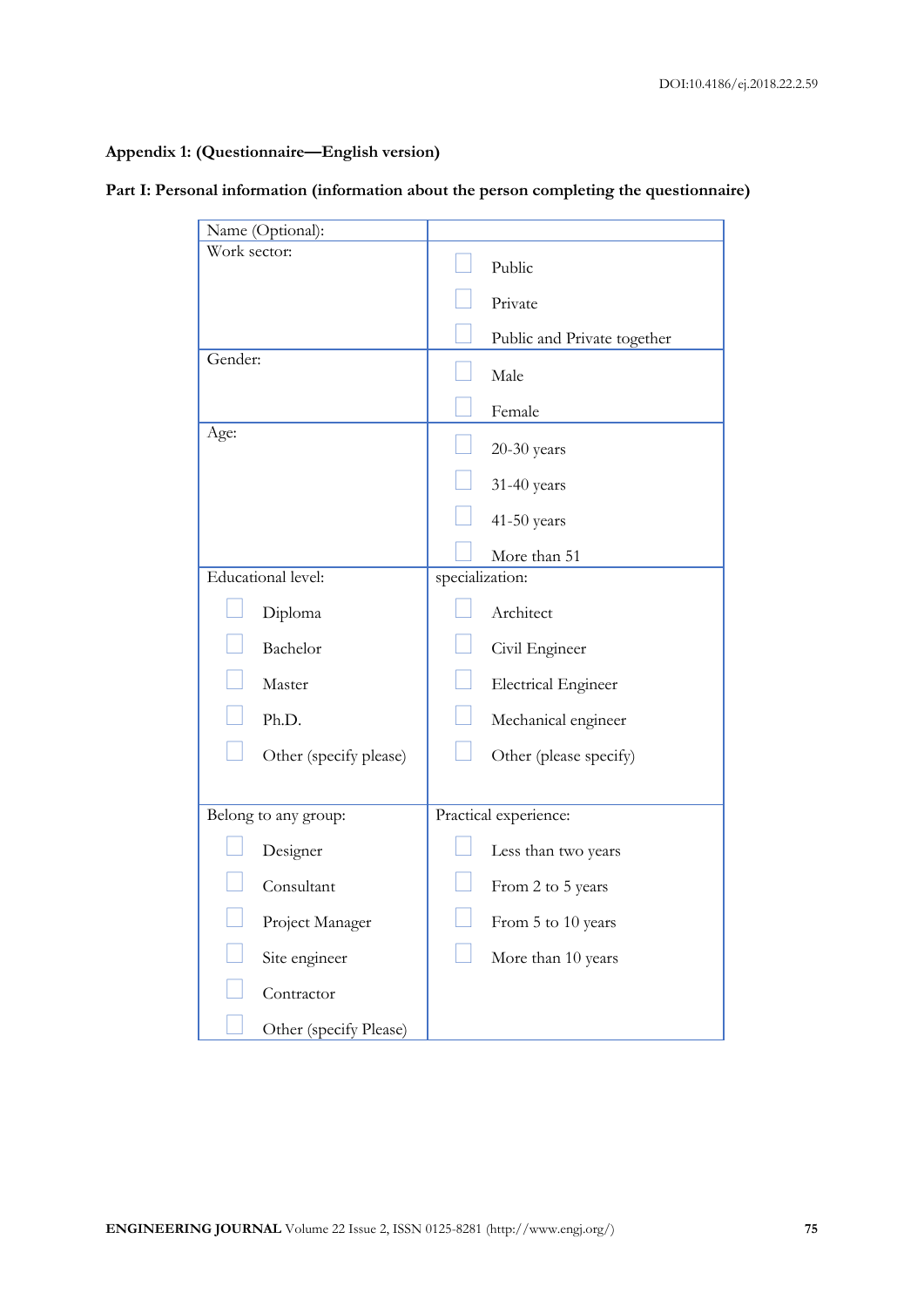| What is your work sector?                                                                   | What is your usage of the CAD?      |  |  |  |
|---------------------------------------------------------------------------------------------|-------------------------------------|--|--|--|
| buildings projects                                                                          | not used the CAD                    |  |  |  |
| infrastructure projects                                                                     | used the 2D only                    |  |  |  |
| Building and Infrastructure                                                                 | used the only 3D                    |  |  |  |
| together                                                                                    | used the 2D and 3D<br>together      |  |  |  |
| Any of the following you use in your business software engineering? (Select<br>one or more) |                                     |  |  |  |
| <b>AUTODESK AUTOCAD</b>                                                                     | 3D MAX                              |  |  |  |
| <b>SKETCH UP</b>                                                                            | <b>REVIT</b><br><b>ARCHITECTURE</b> |  |  |  |
| REVIT STRUCTURAL                                                                            | <b>ARCHICAD</b>                     |  |  |  |
| <b>EXCEL</b>                                                                                | MS PROJECT                          |  |  |  |
| <b>PRIMAVERA</b>                                                                            | Other (specify please)              |  |  |  |

# Part II: Current Practices and Knowledge of Modeling Building Information

What is the nature of the documentation system, storage and exchange of data in the project?



electronic versions

**hard copy and electronic** 

Have you ever heard about Building Information Modeling (BIM) and the promise of applications and solutions?

Yes

No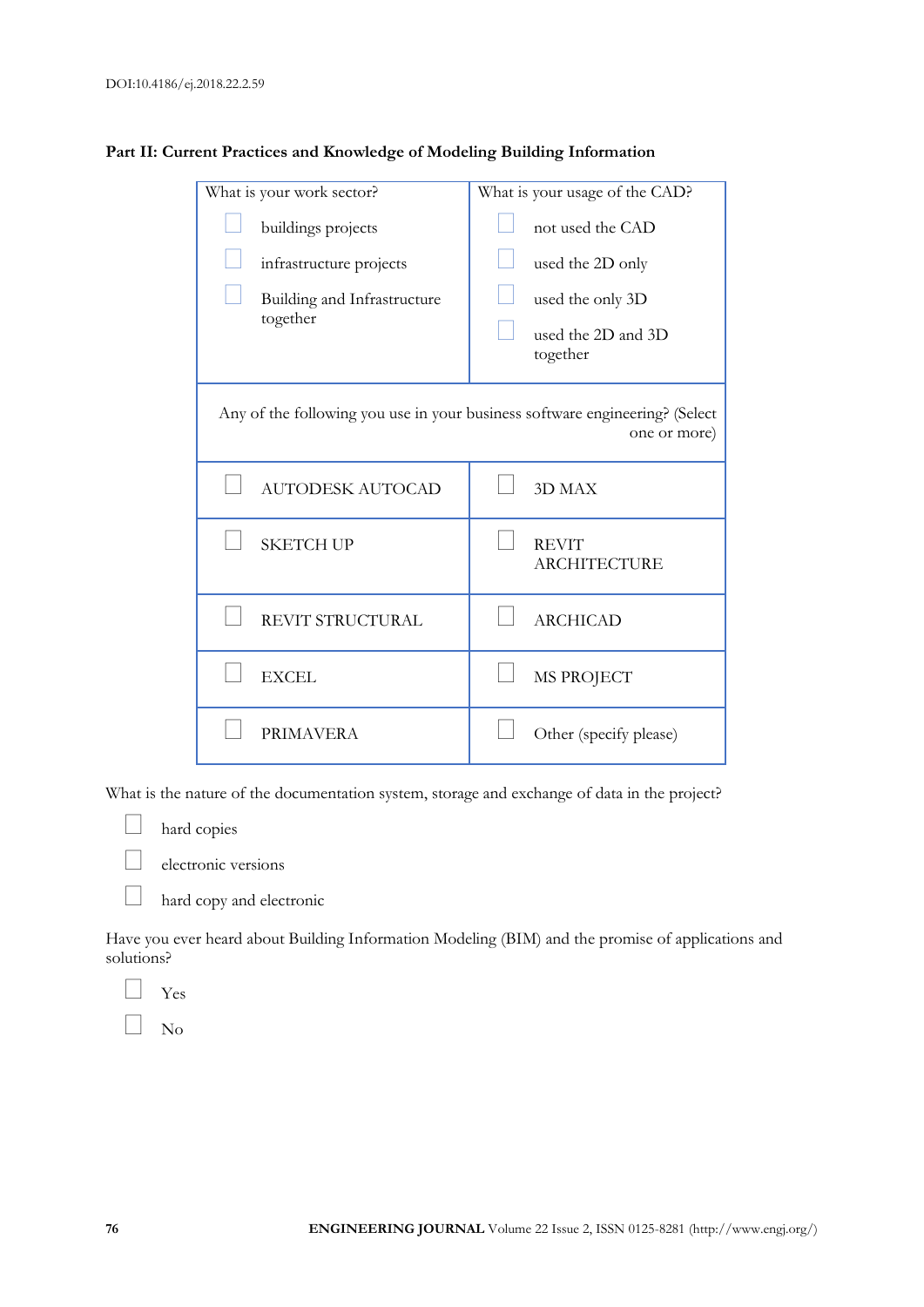If yes, please select a paragraph or more of the following paragraphs:

| worked in companies using the BIM programs |  |  |
|--------------------------------------------|--|--|
|                                            |  |  |
|                                            |  |  |

- read researches related to BIM
- I am training on the use of the BIM programs individually
- participated in conferences or meetings related to BIM
- part dealt with in my university
- $\Box$  Other (specify Please)

Does BIM use in one of your organization's projects?

| Yes |  |
|-----|--|
| C.  |  |

| How would you describe the current<br>level of knowledge of BIM in the<br>Architecture, Engineering (AEC) and | What percentage do you think that the<br>use of BIM in Iraq would be mandatory<br>in the 20 coming years as is the case for |  |  |
|---------------------------------------------------------------------------------------------------------------|-----------------------------------------------------------------------------------------------------------------------------|--|--|
| construction in Iraq?                                                                                         | other countries?                                                                                                            |  |  |
| Very few                                                                                                      | Very few                                                                                                                    |  |  |
| A few                                                                                                         | A few                                                                                                                       |  |  |
| Medium                                                                                                        | Medium                                                                                                                      |  |  |
| High                                                                                                          | High                                                                                                                        |  |  |
| Very high                                                                                                     | Very high                                                                                                                   |  |  |
|                                                                                                               |                                                                                                                             |  |  |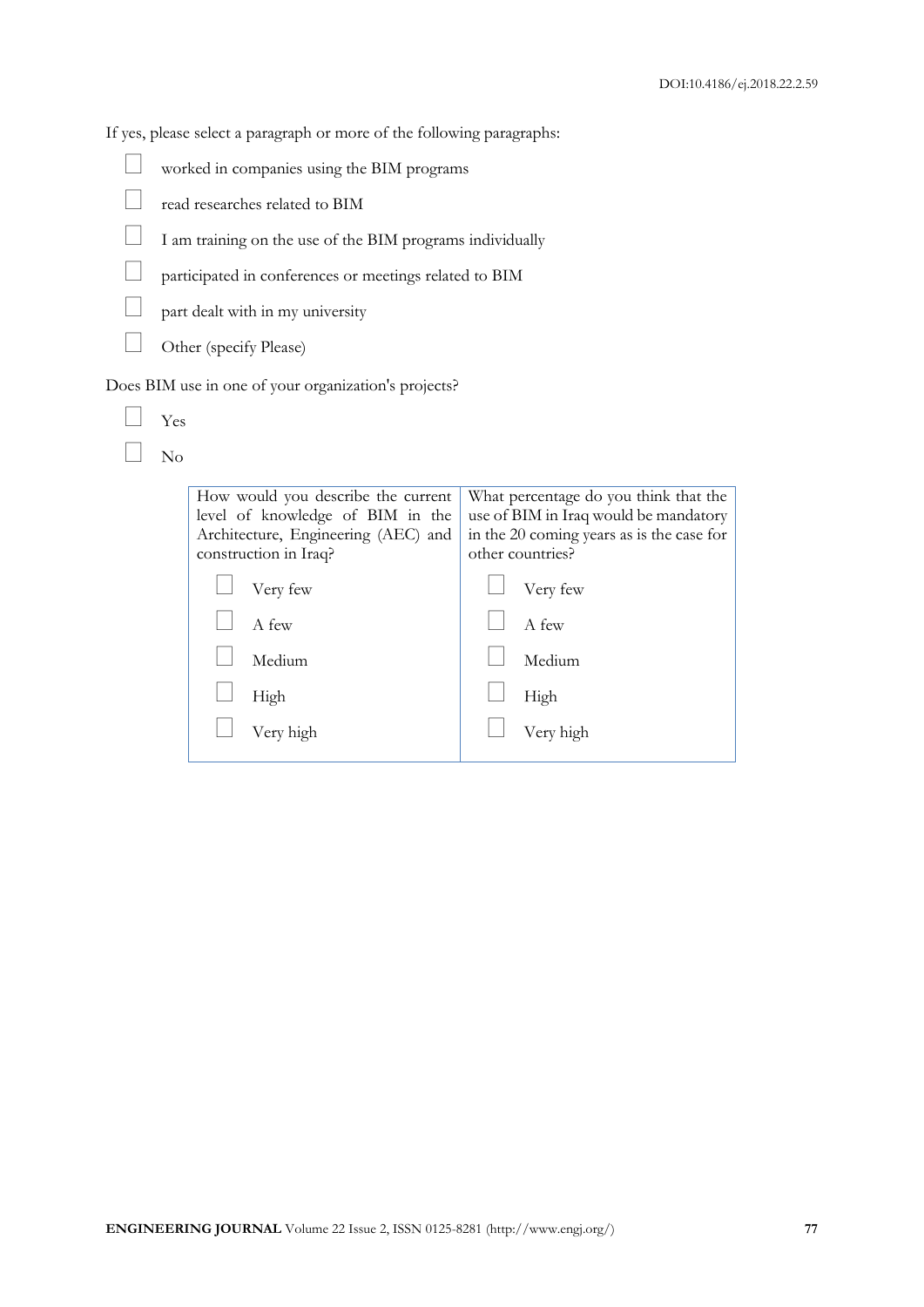# **Part III: Potential barriers to BIM implementation**

As you know the current situation of the Iraqi construction sector, what is your assessment of the following barriers facing the application of building information modeling (BIM)? Please tick  $(\sqrt{\ }$  under the column you see fit.

| Number              | Item                                                                                                                         | Very Weak | Weak<br>Moderate<br>Strong<br>Very Strong |  |  |
|---------------------|------------------------------------------------------------------------------------------------------------------------------|-----------|-------------------------------------------|--|--|
|                     |                                                                                                                              |           |                                           |  |  |
| $\mathbf{1}$        | The owner did not request the use of BIM therefore, there is no                                                              |           |                                           |  |  |
|                     | motivation to think about its adoption at work                                                                               |           |                                           |  |  |
| $\overline{2}$      | The cost of BIM software and the cost of its updates                                                                         |           |                                           |  |  |
| $\overline{3}$      | The cost of the hardware required with special specifications for the                                                        |           |                                           |  |  |
|                     | operation of BIM software                                                                                                    |           |                                           |  |  |
| $\overline{4}$      | The cost of training for BIM software                                                                                        |           |                                           |  |  |
| 5                   | The cost of recruitment BIM specialists and additional staff                                                                 |           |                                           |  |  |
| 6<br>$\overline{7}$ | Time to apply BIM and its negative impact on current productivity                                                            |           |                                           |  |  |
|                     | The investment is not clear from the BIM application                                                                         |           |                                           |  |  |
| $8\,$               | Shortage of experts in BIM field                                                                                             |           |                                           |  |  |
| 9                   | Insufficient BIM standards and protocols                                                                                     |           |                                           |  |  |
| 10                  | The belief that existing techniques are adequate, there is no need to apply<br>the BIM                                       |           |                                           |  |  |
| 11                  | Problems related to interoperability between BIM software                                                                    |           |                                           |  |  |
| 12                  | Weak education and training in universities and government centers                                                           |           |                                           |  |  |
| 13                  | Weak government efforts to implement BIM                                                                                     |           |                                           |  |  |
| 14                  | The need to manage sophisticated data with the level of evolution of the<br>model                                            |           |                                           |  |  |
| 15                  | Weak cooperation between different disciplines                                                                               |           |                                           |  |  |
| 16                  | Exposure to the risks associated with intellectual property model and                                                        |           |                                           |  |  |
|                     | the cost of copyright and publishing                                                                                         |           |                                           |  |  |
| 17                  | The need for amendment in design regulations and regulations                                                                 |           |                                           |  |  |
| 18                  | The need to formulate BIM contracts                                                                                          |           |                                           |  |  |
| 19                  | Weak knowledge of BIM benefits                                                                                               |           |                                           |  |  |
| 20                  | Weak skill among engineers and a difficulty in learning BIM software                                                         |           |                                           |  |  |
| 21                  | Lack of qualified cadres and experts to train BIM software                                                                   |           |                                           |  |  |
| 22                  | The need to uninterrupted power and a strong Internet can                                                                    |           |                                           |  |  |
|                     | accommodate the vast amount of information                                                                                   |           |                                           |  |  |
| 23                  | The strong resistance to change, especially the large ages, and the<br>engineers stuck to the software just familiar to them |           |                                           |  |  |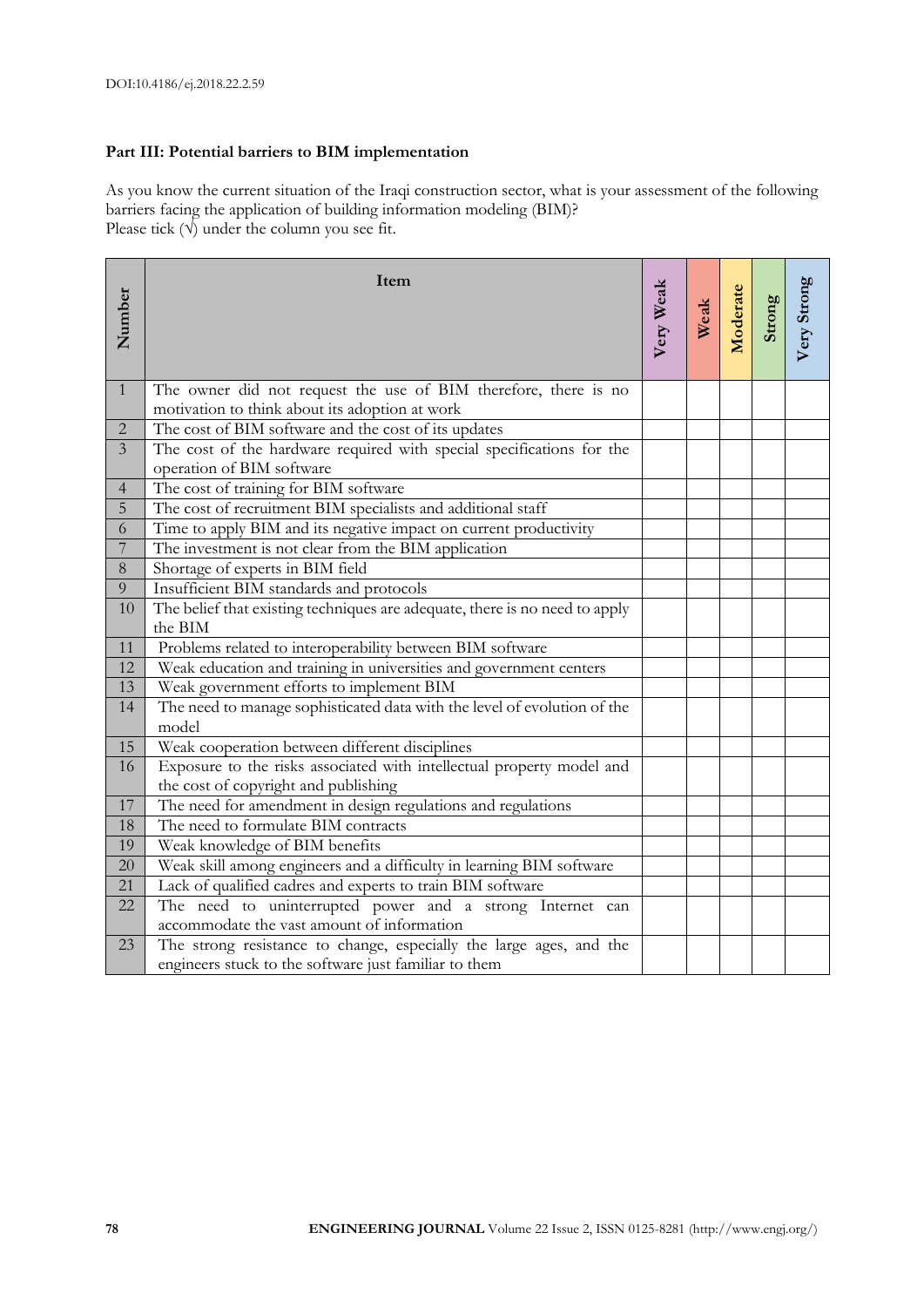# **Appendix 2:**

| Country<br>Reference       | Top barriers                                                                                                                                                                                                                       | Country and<br>Reference  | Top barriers                                                                                                                                                                                                                                                                                               |
|----------------------------|------------------------------------------------------------------------------------------------------------------------------------------------------------------------------------------------------------------------------------|---------------------------|------------------------------------------------------------------------------------------------------------------------------------------------------------------------------------------------------------------------------------------------------------------------------------------------------------|
| <b>UK</b><br>[66]          | Waste time and human<br>$\bullet$<br>resource<br>Cost copyright and training<br>$\bullet$<br>Unsuitable for the small<br>$\bullet$<br>projects<br>Current technology is enough<br>$\bullet$<br>People refuse to learn<br>$\bullet$ | <b>USA</b><br>[65]        | staff related issues<br>$\bullet$<br>(training/hiring/<br>replacing) as well as system<br>customization<br>ownership of information<br>$\bullet$<br>spirit of collaboration and<br>$\bullet$<br>risk associated with sharing<br>information                                                                |
| <b>UK</b><br>$[57]$        | fragmented project teams<br>$\bullet$<br>The strong resistance to<br>change<br>lack of a well-trained<br>$\bullet$<br>workforce                                                                                                    | <b>UK</b><br>$[1]$        | Firms are not familiar<br>$\bullet$<br>enough with BIM use<br>Firms do not have enough<br>$\bullet$<br>opportunity for BIM<br>implementation<br>Reluctance to initiate new<br>$\bullet$<br>workflows, or train staff                                                                                       |
| <b>USA</b><br>[67]         | Owners need to be instructed<br>$\bullet$<br>to know about BIM<br>Huge files are generated by<br>applying BIM<br>limitation in hardware<br>$\bullet$<br>capacities                                                                 | <b>MALAYSIA</b><br>$[59]$ | difficulty in learning the<br>$\bullet$<br><b>BIM</b> software<br>lack of legal backing from<br>$\bullet$<br>authorities<br>Lack of skilled BIM<br>$\bullet$<br>Software operators<br>Cost of software<br>$\bullet$                                                                                        |
| <b>AUSTRALIA</b><br>$[51]$ | Weak knowledge of BIM<br>$\bullet$<br>Education & training costs<br>$\bullet$<br>Initial Setup costs<br>$\bullet$<br>Changing the ways firms do<br>business<br>Finding trained staff<br>$\bullet$                                  | <b>USA</b><br>$[22]$      | Learning curve and lack of<br>$\bullet$<br>skilled personnel<br>Cost/lack of company<br>$\bullet$<br>investment<br>Lack of collaborative work<br>$\bullet$<br>processes and modeling<br>standards                                                                                                          |
| <b>SWEDEN</b><br>[68]      | Personal opinions towards<br>$\bullet$<br><b>BIM</b><br>The strong resistance to<br>change<br>it hard to find stakeholders<br>that have the required<br>competence to participate in<br><b>BIM</b> projects                        | <b>ICELAND</b><br>[69]    | BIM is too expensive<br>$\bullet$<br>Other project team<br>$\bullet$<br>members are not requiring<br>${\rm BIM}$<br>Existing CAD system<br>$\bullet$<br>fulfills our need to design<br>and draft<br>BIM does not reduce time<br>$\bullet$<br>used on drafting compared<br>with current drawing<br>approach |
| UK<br>$[42]$               | Lack of tangible benefits for<br>$\bullet$<br>all parties involved or the<br>understanding of the business<br>value of BIM<br>Lack of experience within the<br>٠<br>workforce<br>Time and Cost                                     | <b>USA</b><br>$[70]$      | Cost of software<br>$\bullet$<br>Required hardware<br>$\bullet$<br>upgrades too expensive<br>There is no sufficient time<br>$\bullet$<br>to evaluate it<br>Believe current methods<br>$\bullet$<br>are better                                                                                              |

Table 1. Top BIM barriers according to previous researchers.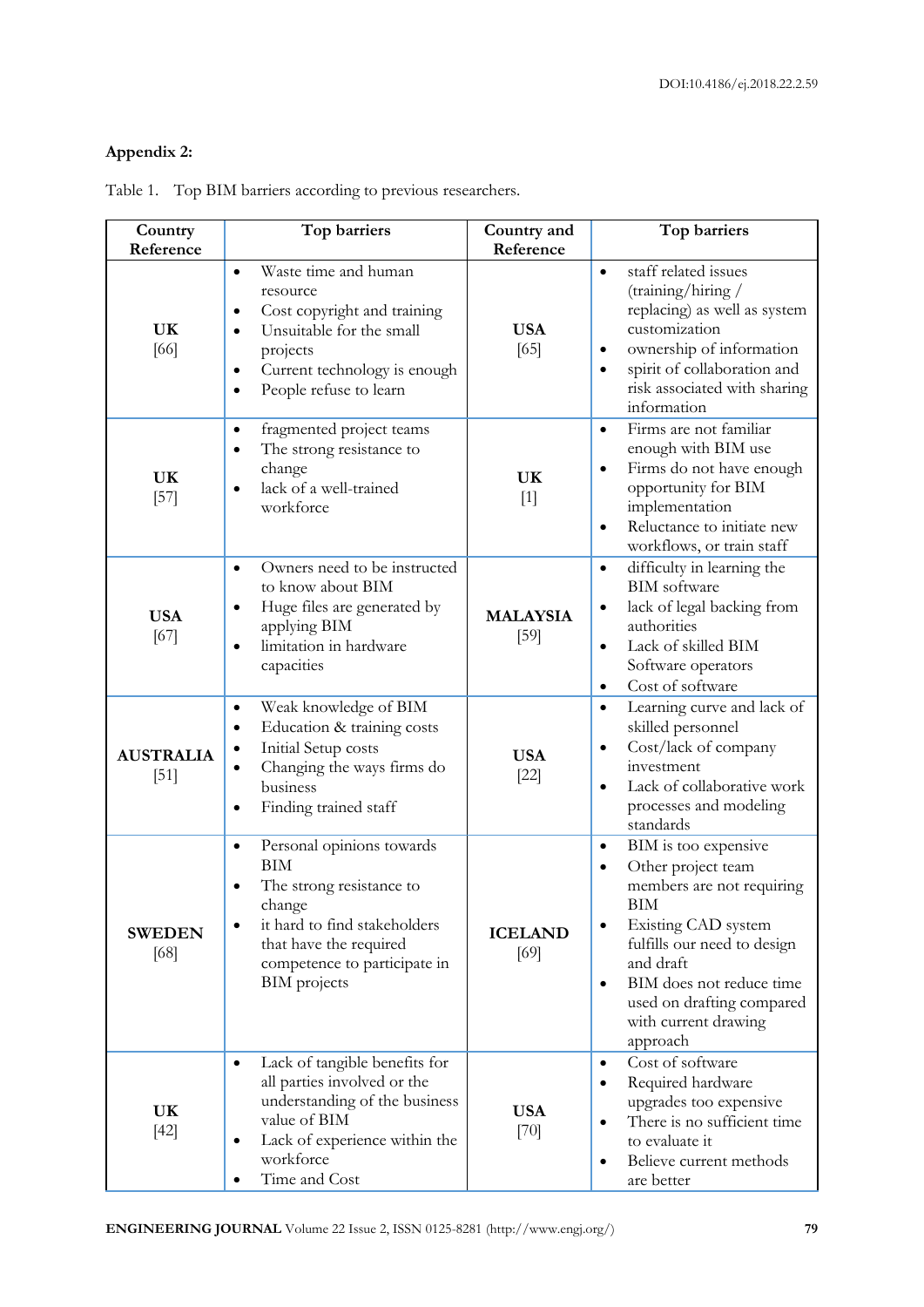|                                      | The strong resistance to<br>$\bullet$<br>change                                                                                                                                |                                       |                                                                                                                                                                                                                                                           |
|--------------------------------------|--------------------------------------------------------------------------------------------------------------------------------------------------------------------------------|---------------------------------------|-----------------------------------------------------------------------------------------------------------------------------------------------------------------------------------------------------------------------------------------------------------|
| <b>UK</b><br>$[44]$                  | Lack of expertise<br>$\bullet$<br>Lack of standardized tools<br>$\bullet$<br>and protocol<br>Lack of collaboration<br>$\bullet$<br>Initial Setup costs<br>$\bullet$            | <b>IRELAND</b><br>$[36]$              | Lack of Training /<br>$\bullet$<br>Education<br>The owner did not request<br>$\bullet$<br>the use of BIM<br>Lack of Government<br>$\bullet$<br>Lead/Direction<br>Lack of Standards<br>$\bullet$                                                           |
| <b>UK</b><br>$[43]$                  | lack of personal knowledge<br>$\bullet$<br>and experience<br>Weak knowledge of BIM<br>$\bullet$                                                                                | <b>AUSTRALIA</b><br>[60]              | Difficulty in finding skilled<br>$\bullet$<br>people to work with BIM<br>High cost to implement<br>$\bullet$<br>BIM<br>Lack of training<br>$\bullet$                                                                                                      |
| <b>IRAQ</b><br>$[71]$                | Weak knowledge of BIM<br>$\bullet$<br>The weakness of personal<br>$\bullet$<br>skills available<br>Lack of training<br>$\bullet$<br>Cost of training<br>$\bullet$              | UK<br>$[47]$                          | The owner did not request<br>$\bullet$<br>the use of BIM<br>Small projects do not care<br>$\bullet$<br>about using the BIM<br>Initial Setup costs<br>$\bullet$<br>The strong resistance to<br>$\bullet$<br>change                                         |
| <b>UK</b><br>$[19]$                  | training staff on new<br>$\bullet$<br>process/workflows<br>understanding BIM enough<br>$\bullet$<br>to implement                                                               | <b>NIGERIA</b><br>$[72]$              | The resistance to change<br>$\bullet$<br>(Social hand y Habitual)<br>The need for BIM<br>contracts<br>Cost of training<br>$\bullet$                                                                                                                       |
| <b>QATAR</b><br>$[54]$               | Shortage of experts<br>$\bullet$<br>The need for special<br>$\bullet$<br>contracts<br>The strong resistance to<br>$\bullet$<br>change<br>Weak competition                      | <b>MALAYSIA</b><br>$[53]$             | Weak knowledge of BIM<br>$\bullet$<br>The owner did not request<br>$\bullet$<br>the use of BIM<br>The strong resistance to<br>$\bullet$<br>change<br>BIM is not h required by<br>$\bullet$<br>others team members                                         |
| <b>NEW</b><br><b>ZEALAND</b><br>[61] | Problems related to<br>$\bullet$<br>interoperability<br>Initial Setup costs<br>٠<br>Insufficient BIM standards<br>$\bullet$                                                    | <b>UK</b><br>[62]                     | Initial Setup costs<br>$\bullet$<br>Time of training<br>Problems related to<br>interoperability<br>Change in work<br>$\bullet$<br>methodologies                                                                                                           |
| <b>UK</b><br>$[37]$                  | Shortage of experts<br>$\bullet$<br>Lack of training<br>$\bullet$<br>The owner did not request<br>$\bullet$<br>the use of BIM<br>Initial Setup costs<br>$\bullet$              | <b>AUSTRALIA</b><br>& CHINA<br>$[38]$ | Insufficient BIM standards<br>$\bullet$<br>Cost of software<br>$\bullet$<br>Time of training<br>$\bullet$                                                                                                                                                 |
| <b>INDIA</b><br>[39]                 | Weak competition<br>$\bullet$<br>Cost of software<br>$\bullet$<br>The owner requests the use<br>$\bullet$<br>of BIM only at certain stages<br>Shortage of experts<br>$\bullet$ | <b>IRAQ</b><br>$[41]$                 | Lack of clarity of<br>$\bullet$<br>responsibilities for data<br>content<br>The role of BIM director<br>$\bullet$<br>needs to be assigned<br>The philosophy of BIM<br>$\bullet$<br>requires the restructuring<br>of work methodologies<br>within companies |